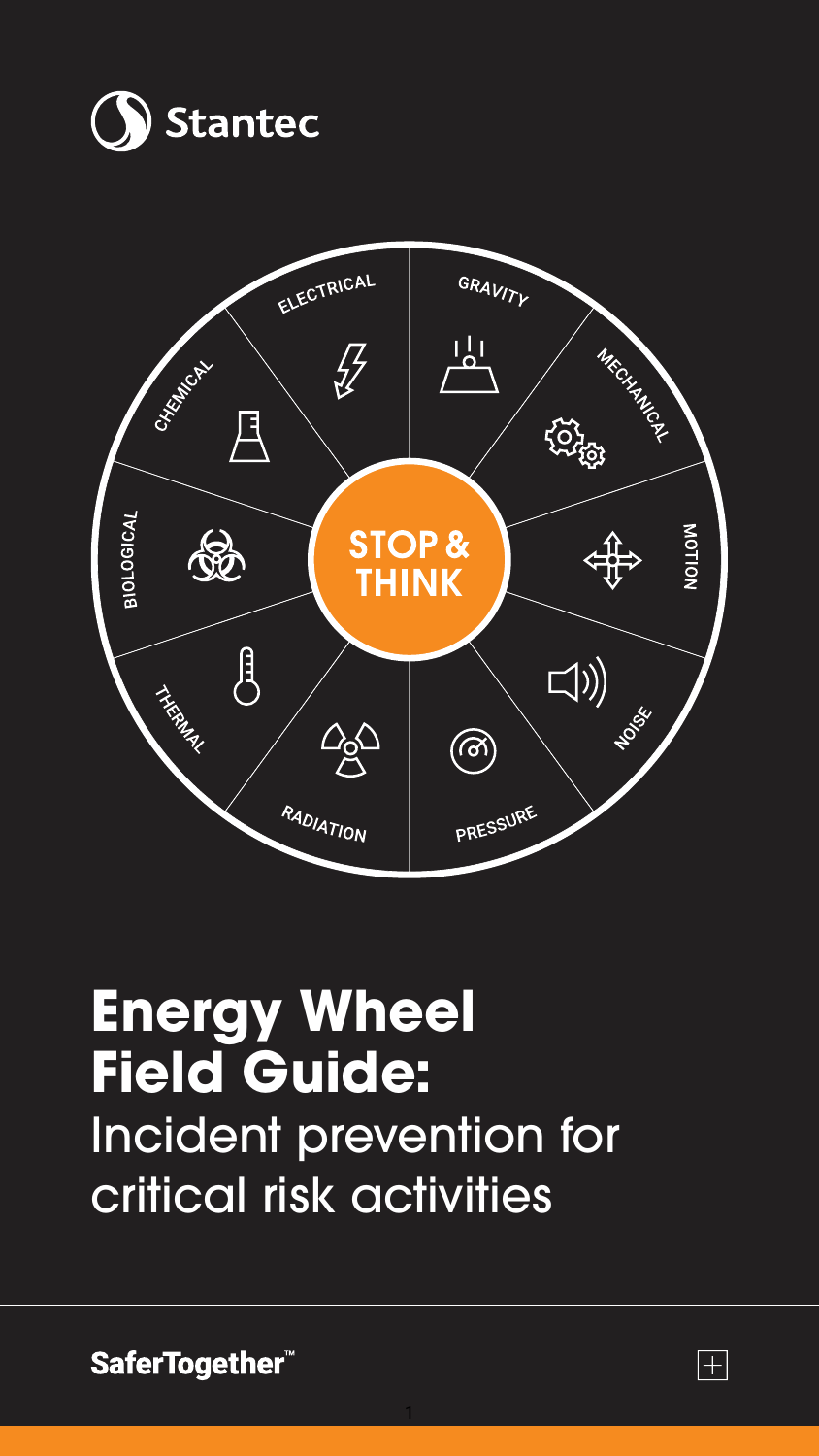## **Table of Contents**

**3** Purpose

**4** Energy Sources

**6** Energy Wheel

**8** Hazard Recognition, Assessment, and Control

**10** Hierarchy of Controls

**11** Stop Work Authority

**12** Human Performance Factors

**14** Driving

**16** Working at Heights

**18** Traffic Control

**20** Wildlife, Insects, and Vegetation

**22** Mobile and Heavy Equipment

**24** Environments with Water or Ice

**26** Ground Disturbance

**28** Ergonomic Hazards and Manual Handling

**30** Hazardous Materials and Environments

**32** Control of Hazardous Energy

**34** Hot Work

**36** Confined Spaces

**38 SaferTogether**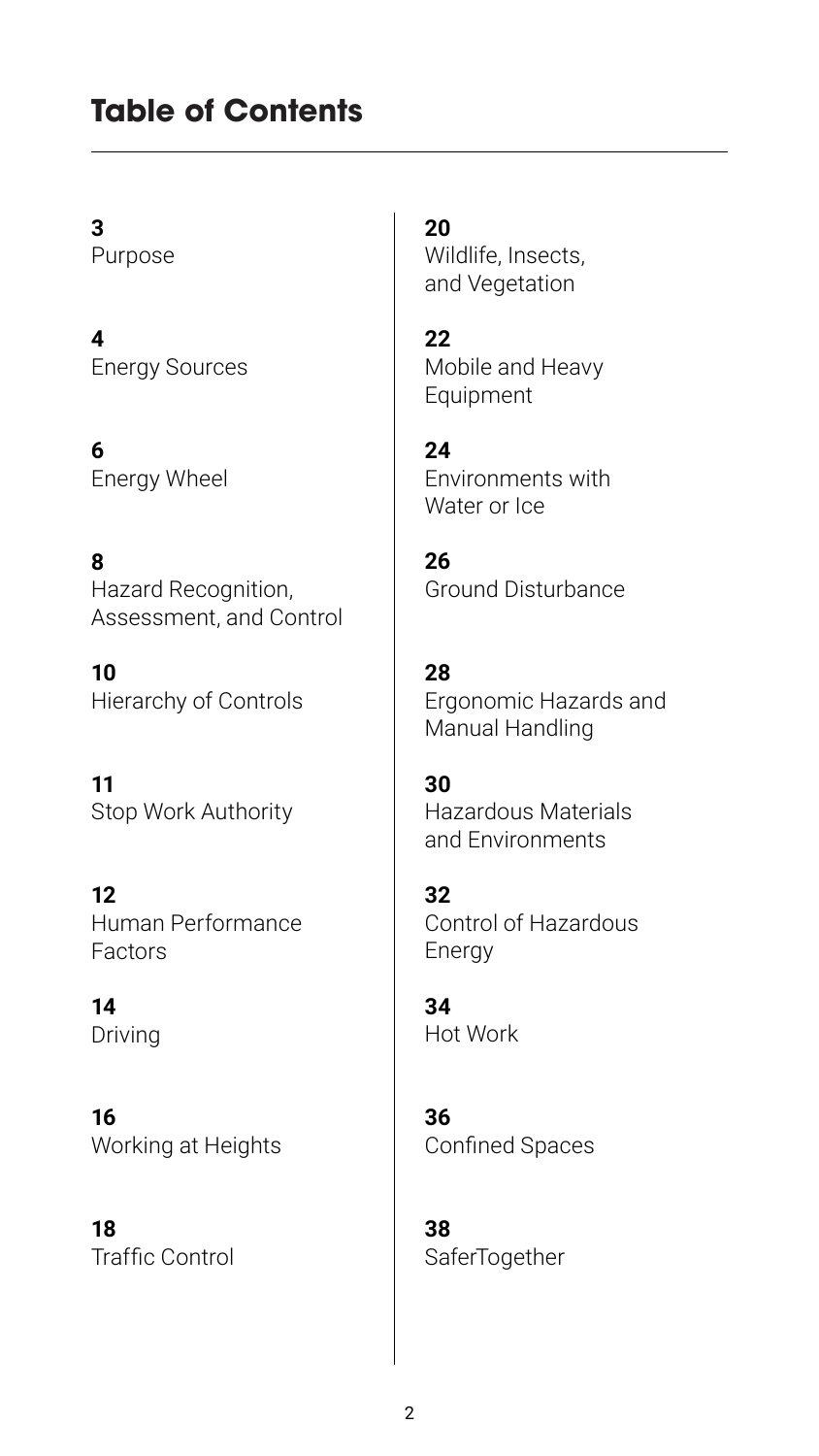This guide will help you identify, assess, and control the energy hazards present during critical risk activities—before the work begins, during the work, and as conditions change.

#### **Applying the Guide to Your Work**

- This guide supports and enhances our existing Hazard Recognition, Assessment, and Control (HRAC) process. It does not replace current safe work practices (SWPs) or permitting requirements.
- Not every potential energy hazard or control is listed in this guide. Refer to your Risk Management Strategy (RMS1), Field Level Risk Assessment (RMS2), and SWPs to comprehensively assess each task.
- Before beginning any activity where critical risks exist. review the potential hazards and controls associated with that critical risk. Also, familiarize yourself with the Health, Safety, Security, and Environment (HSSE) Checkpoints – the fundamental tasks that must be implemented before any work begins (see page 39).
- Use this guide during all phases of the HRAC process: during hazard recognition. hazard assessment, development of controls, and on-site monitoring.
- Use this guide during task and project planning processes: risk management strategy development, field-level risk assessments, and while conducting last-minute risk assessments.
- Share and promote this guide with coworkers, supervisors, subcontractors, and client representatives during safety meetings, toolbox talks, field visits, and other communication opportunities with work teams.
- Use this guide during incident investigations: near misses, high potential incidents, injury or illness incidents, property damage incidents, and environmental release incidents.
- Use this guide while conducting observations and other auditing activities, including:
	- Worksite inspections: office, lab and field (RMS4 and RMS5)
	- Project file safety reviews (RMS6)
	- Planned job observations (RMS10)
	- Hazard identification reporting (RMS3)
- This guide and further details on our critical risk controls can be found on the HSSE & Sustainability area of StanNet. Please contact your HSSE representative if you have questions.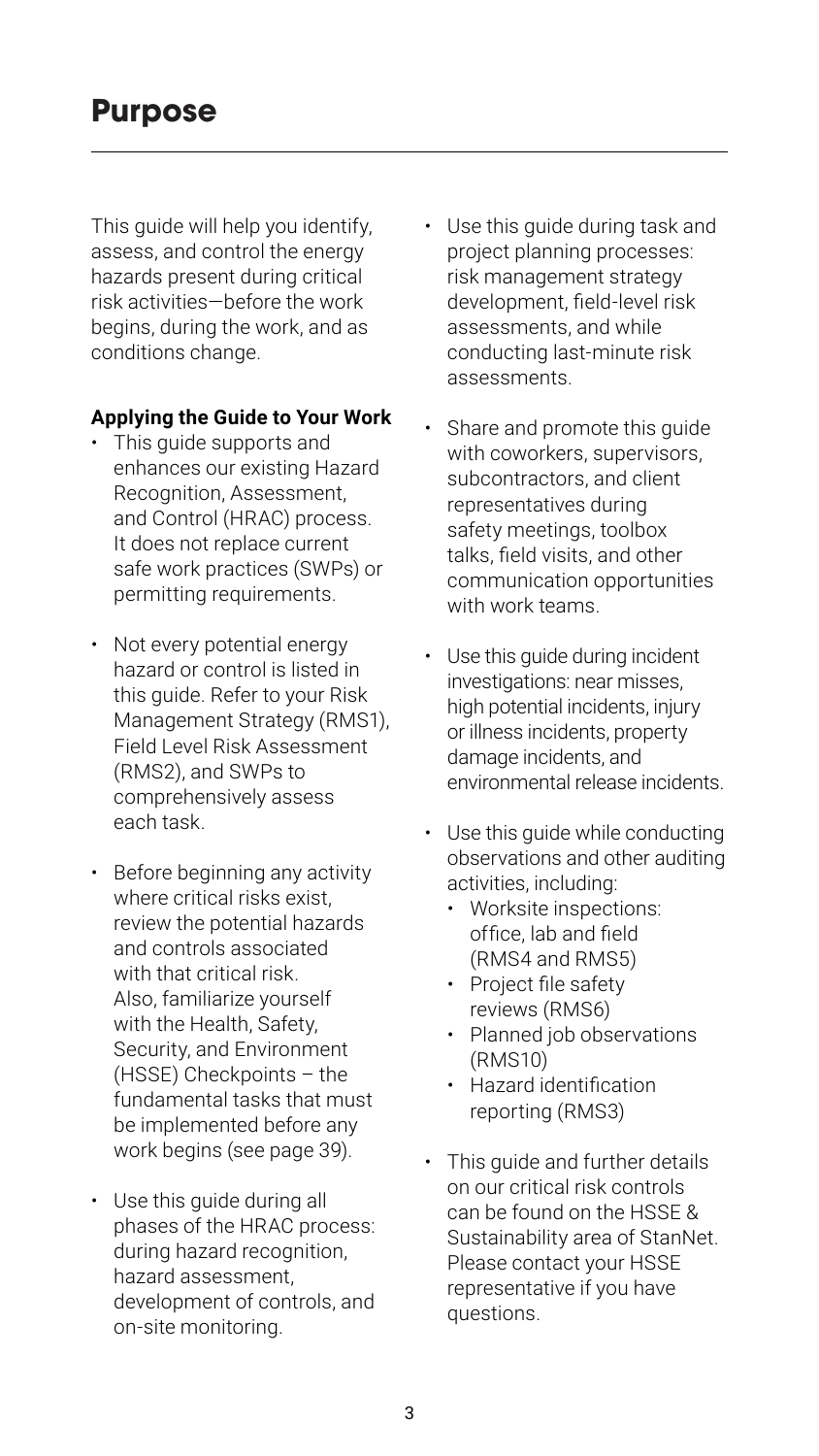## **Energy Sources**



### **Gravity**

#### Force that attracts the mass of objects towards the earth.

EXAMPLES: falling objects, collapsing structures, slipping, tripping, falling



#### **Mechanical**

Rotation, vibration, or motion of equipment, machinery, materials, or tools.

EXAMPLES: rotating equipment (augers, pulleys, drive shafts), percussive tools (paving breakers), powered hand tools, compressed springs, drive belts, conveyors, and motors



#### **Motion**

#### Change in position of objects or substances.

EXAMPLES: vehicles (car, truck, all-terrain, amphibious, boat, snowmobile, bicycles, transit, mobile equipment, trailer), workers and other people (lifting, pushing, pulling, carrying, use of hand and power tools, body position, walking), flowing water, sprung tree branches



#### **Noise**

#### Sound that is undesired or interferes with hearing.

EXAMPLES: stationary or mobile equipment, impact noise, high pressure release, impact of noise on communication



#### **Pressure**

Force per unit area that is exerted by a gas, liquid, or solid. EXAMPLES: pressure piping and pipelines, compressed cylinders (fire extinguisher, calibration gas, propane), control lines, vessels, tanks, hoses, pneumatic and hydraulic equipment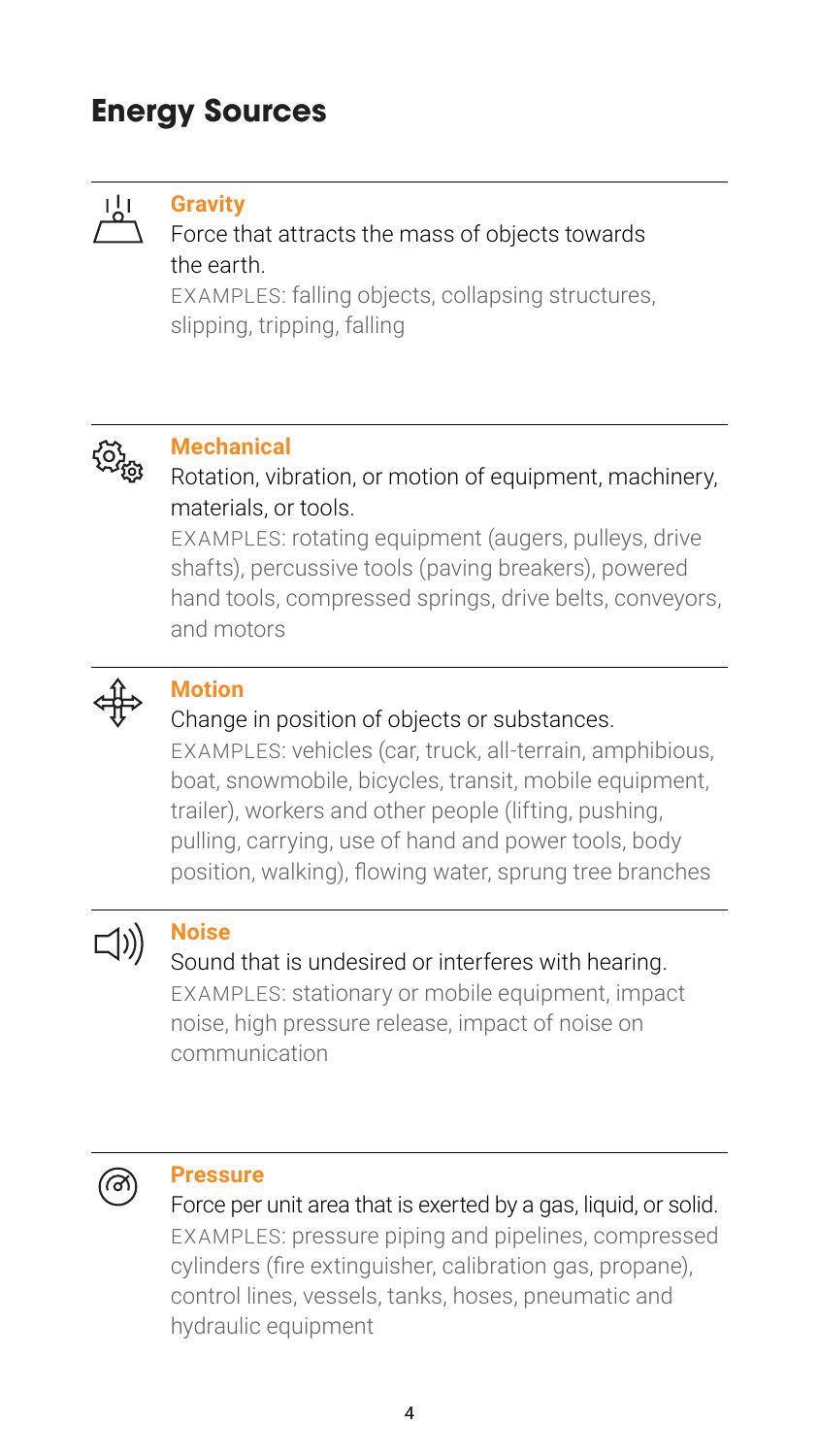

#### **Radiation**

#### Release of ionizing radiation, including alpha, beta, and gamma radiation.

EXAMPLES: welding, naturally occurring radioactive material (NORMS), x-rays, nuclear densometers, lasers, microwaves, ultraviolet, radioactive waste and sources

# A

#### **Thermal**

Temperature of objects or environments (hot or cold). EXAMPLES: open flame, electric ignition sources (including phones and friction), hot or cold surfaces, liquids or gases, weather conditions including humidity levels, wind, sun, snow, and ice



#### **Biological**

#### Living organisms that pose health, safety, or security hazards.

EXAMPLES: animals, bacteria, viruses, insects, blood-borne pathogens (needles), poisonous and noxious plants, contaminated water, human behaviors (protesters, concerned citizens, onlookers)



#### **Chemical**

#### Exposure to chemicals or chemical reactions in the environment or workplace.

EXAMPLES: flammable vapors, reactive substances, carcinogens or other toxic compounds, corrosives, pyrophorics, combustibles, oxygen-deficient atmospheres, fumes, dusts, naturally occurring gases



#### **Electrical**

The presence and flow of an electrical charge or current. EXAMPLES: power and communication lines, static charge, lightning, energized equipment, wiring, batteries, ground fault circuit interrupter (GFCI), cords and plugs, lighting levels, double-insulated tools in wet environments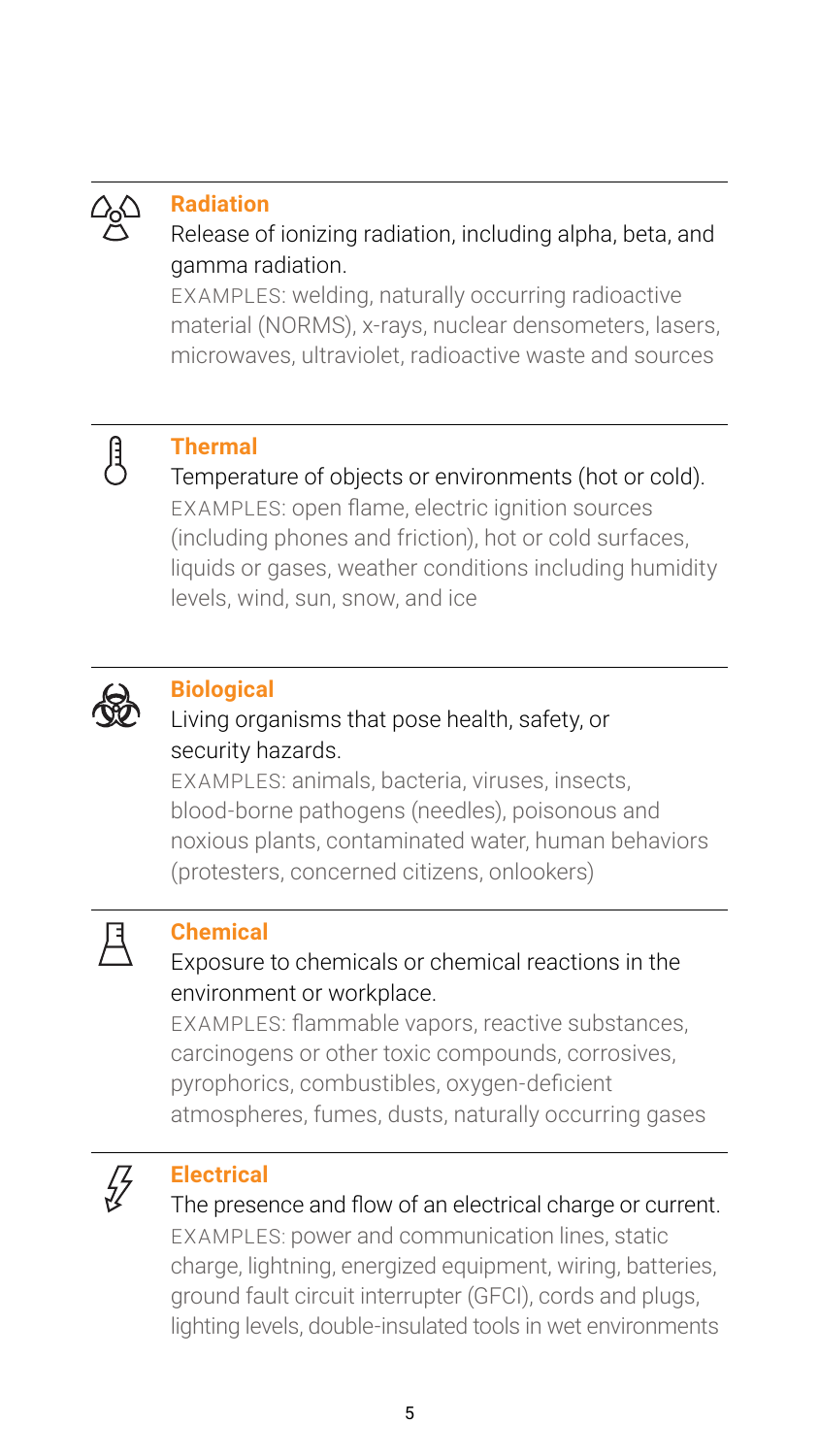

#### **Energy Wheel and Sources of Energy**

A visual tool used to identify the 10 sources of energy and to assess and control the hazards associated with each form of energy.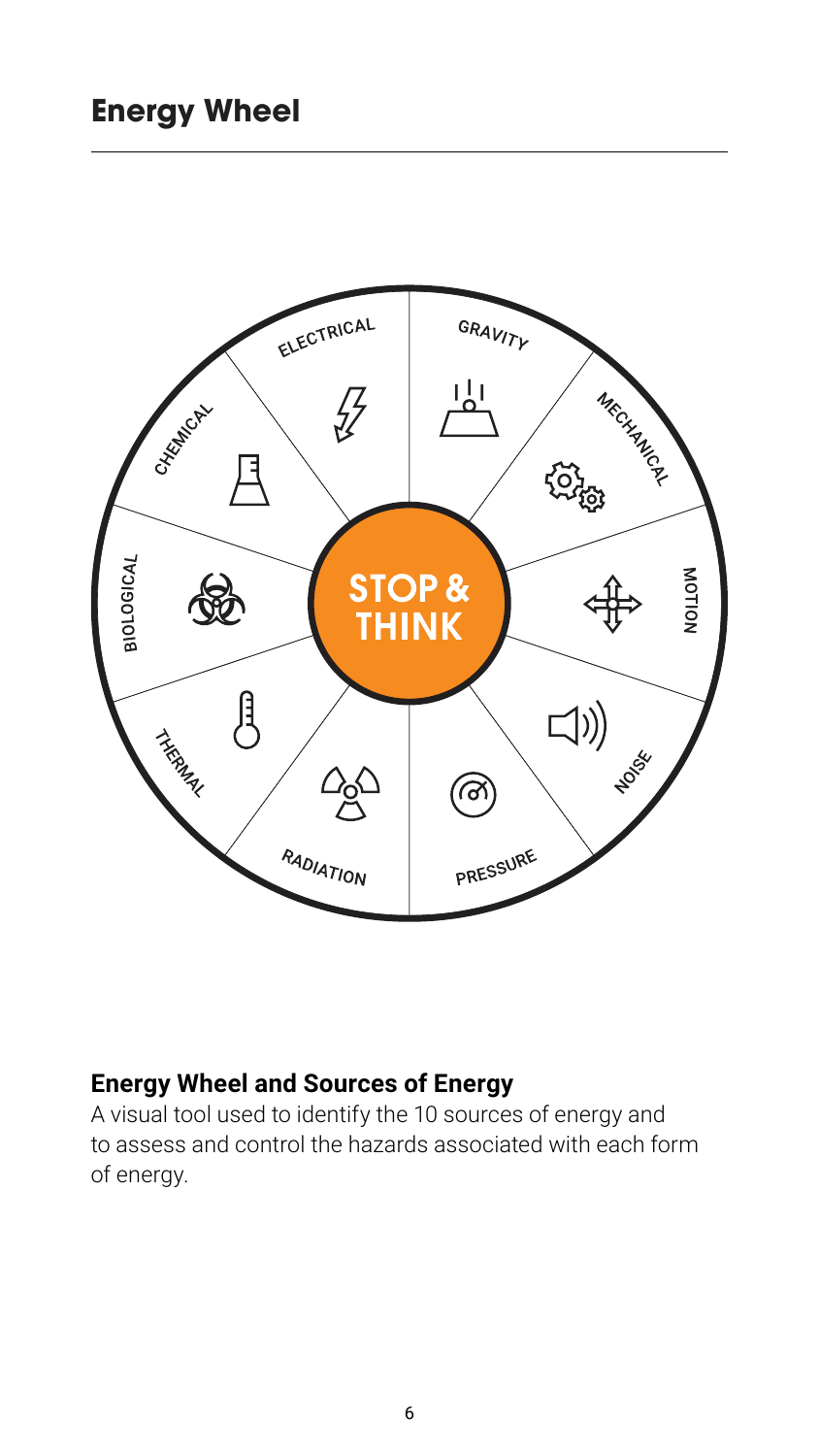## **Definitions**

#### **Stantec's 12 Critical Risks**

Tasks or environments that have the greatest potential to cause serious injuries, incidents, and fatalities.



#### **Hazard**

Any condition, device, substance, or practice that has the potential to cause loss, such as injury to people, or damage to equipment, materials, environment, property, or reputation.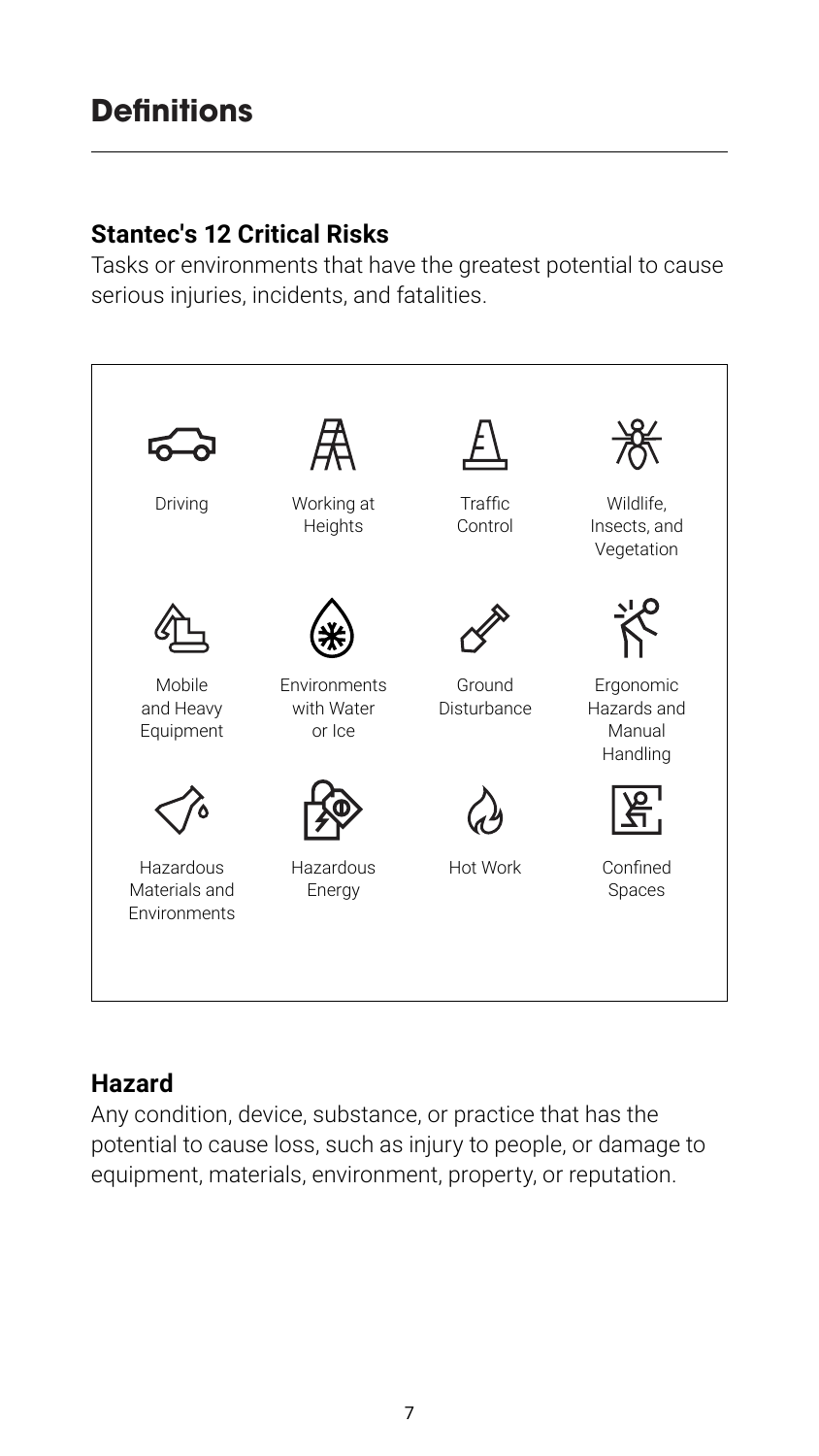## **Hazard Recognition, Assessment, and Control (HRAC) Process**

The HRAC process will help you identify hazards, assess risk, and then implement the appropriate controls to prevent incidents. This process becomes even more essential for critical risk activities. The steps of the HRAC process are

#### **1. Hazard Recognition**

When a new project begins, review the overall scope of work for the project. Identify the potential hazards the project team might encounter during each work task, and that are present on the project site. Use the Risk Management Strategy (RMS1) or a Health and Safety Plan (HASP) to identify the energy sources or other hazards that might exist during the project lifecycle or in the work environment.

#### **2. Risk Assessment**

Once hazards have been identified, select the appropriate controls to mitigate these hazards and their associated risks. Safe Work Practices (SWPs) are documents designed around specific tasks to outline the control of hazards while reducing the risk to an acceptable level. If there is not an applicable SWP, a Quantified Hazard Assessment (RMS7) or equivalent will take into consideration both the severity of the potential loss, as well as the likelihood of it occurring. People, the environment, assets (structures/equipment), and the Company's reputation are all taken into consideration.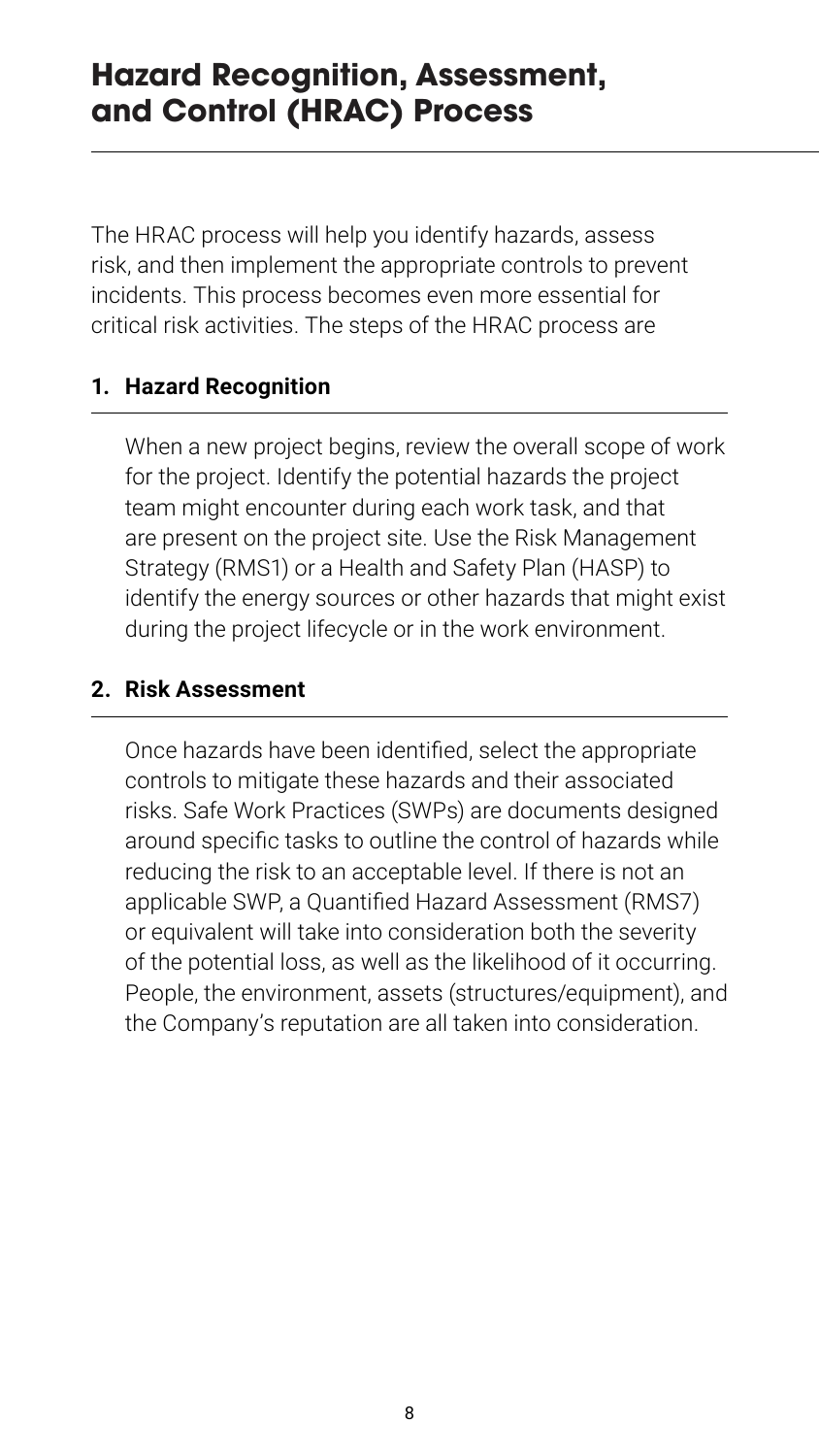#### **3. Select Controls**

Implement controls to reduce the risk to an acceptable level. When selecting controls, consider that some controls are more effective than others. The Hierarchy of Controls chart in this guide (page 10) provides guidance on the effectiveness of each type of control. When possible, it is best to eliminate or substitute the hazards.

#### **4. On-site Monitoring**

While on site, use the Field Level Risk Assessment (RMS2) to verify that all hazards, risks, and controls have been identified. Use toolbox talks, check-in meetings, and Last-Minute Risk Assessments (LMRA) to communicate new hazards or changes in work conditions.

#### The HRAC process must be conducted and repeated

- When a new work process is introduced
- When a work process or operation changes
- At reasonable intervals to reduce the possibility of substandard acts or conditions being developed
- Before the initiation of new work at an existing site
- When an employee will be working alone or is the sole Stantec representative at a project site
- When field activities are added to a proposal or project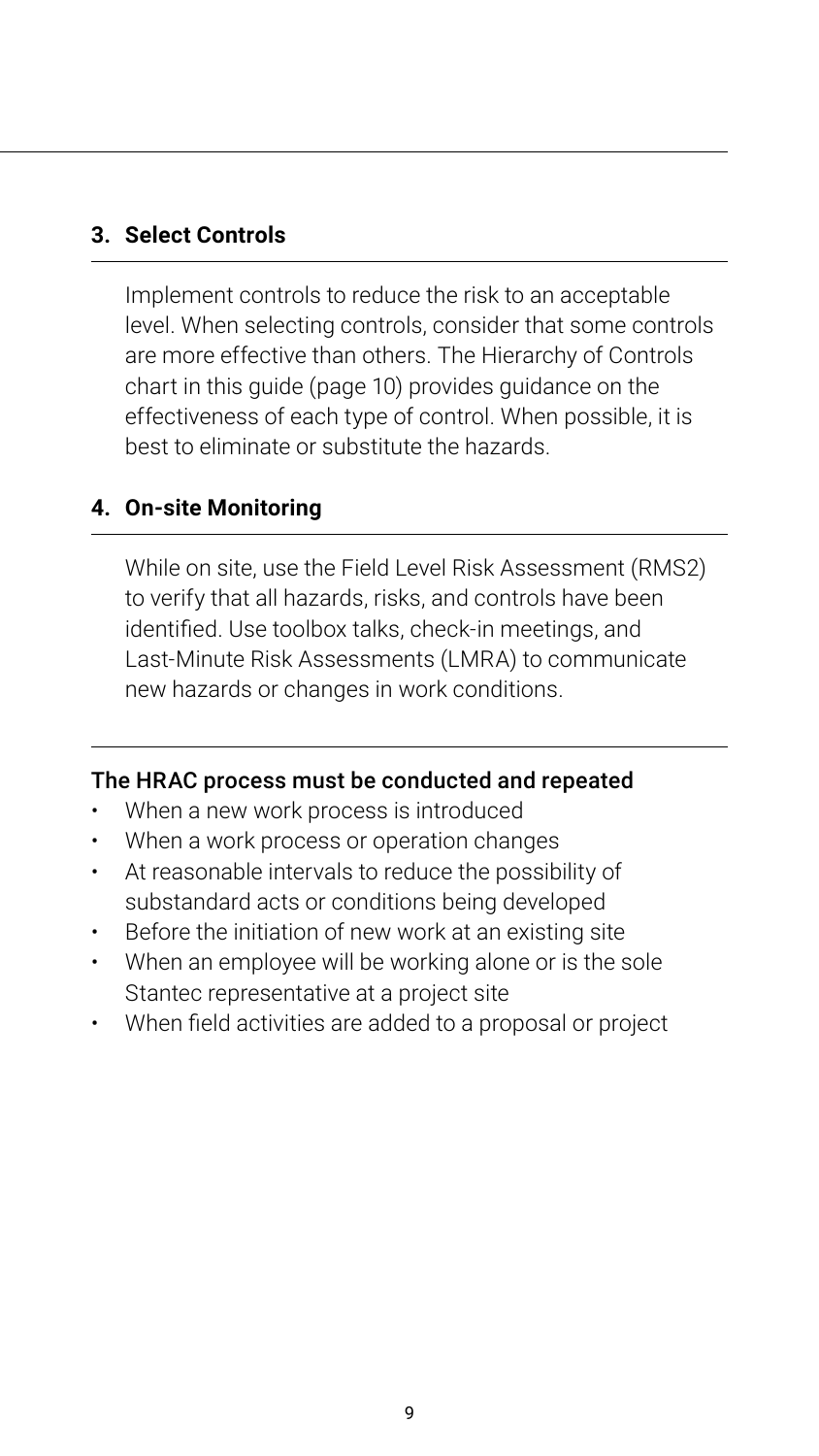## **Hierarchy of Controls: Applying the right controls for the hazard**

We must assess each project and task to determine the hazards and implement controls to eliminate or minimize exposure. When implementing controls, follow the Hierarchy of Controls, which are listed from most effective to least effective:

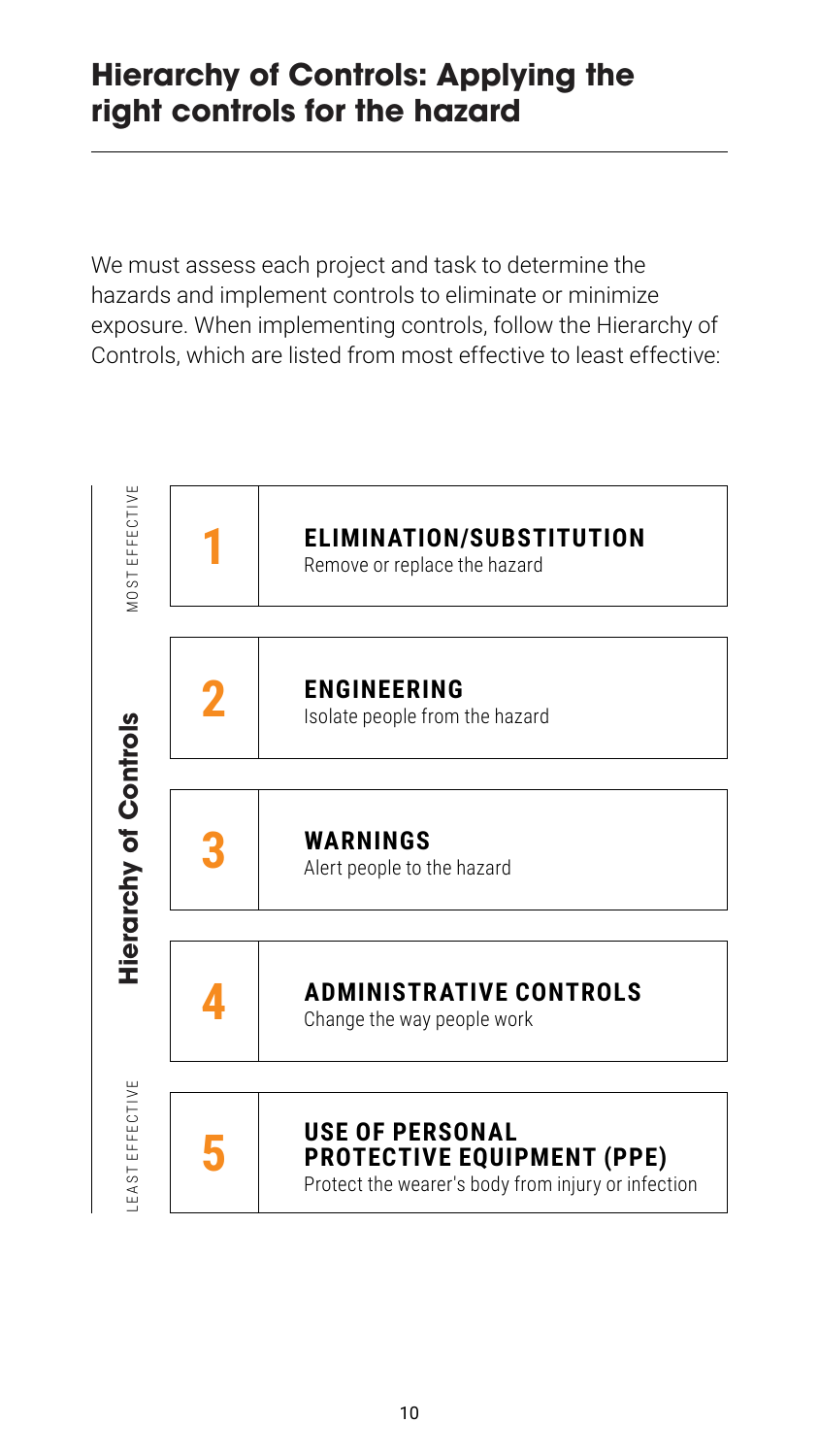As per our Stop Work Authority Practice, you must stop work immediately if you become aware of an unsafe act or condition that could place anyone in danger, or if you are not confident in the work plan.

#### **Stop work immediately if:**

| You see an unsafe<br>condition, action,<br>behavior, omission,<br>or non-action that<br>could lead to injury<br>or incident; or | Work to be<br>performed is not<br>in accordance<br>with the approved<br>risk management<br>strategy (RMS1),<br>field-level risk<br>assessment (RMS2),<br>and/or health and<br>safety plan; or | You don't feel<br>confident in the<br>work plan. |
|---------------------------------------------------------------------------------------------------------------------------------|-----------------------------------------------------------------------------------------------------------------------------------------------------------------------------------------------|--------------------------------------------------|
|                                                                                                                                 |                                                                                                                                                                                               |                                                  |

On a multi-contractor job site where Stantec does not have authority over others, the client or prime contractor must be immediately notified of the unsafe act or condition so they can take prompt action. Stantec employees are always empowered and obligated to stop our own work on a site whenever it is unsafe to proceed.

There will not be any blame or fault assigned to any employee who follows this process and stops work or notifies others to stop work in good faith.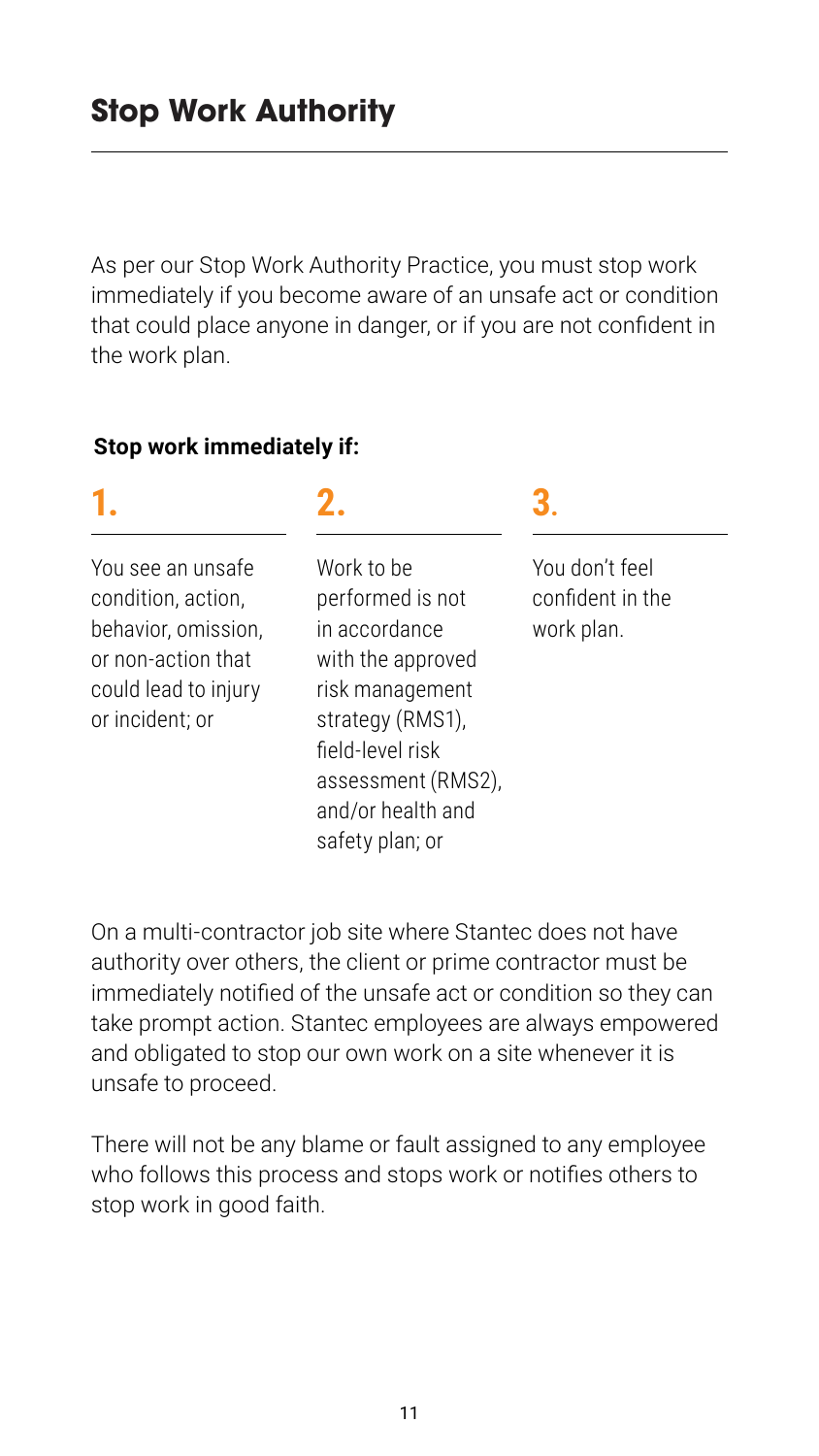#### **Before You Begin, Assess Human Performance Factors**

Human performance factors play a part in most workplace incidents. These are human factors that affect work behaviors beyond physical abilities and skills, such as:



#### **Individual Factors**

- 1. Are you physically able to perform the task (strength, dexterity, coordination)?
- 2. Do you have the knowledge, experience, and skills necessary to perform the task safely?
- 3. Are you stressed, worried, or distracted by personal or work issues that could pull your attention from the task?
- 4. Will tiredness, fatigue, or other factors impair your ability to perform the work?

#### **Job Factors**

- 1. Do you have the correct tools and equipment for the task, and are they designed to work effectively?
- 2. Are instructions, labels, signs, and procedures clear and easy to understand?
- 3. Is your work schedule and workload appropriate for the time allotted?
- 4. Does the task require high levels of concentration or multitasking?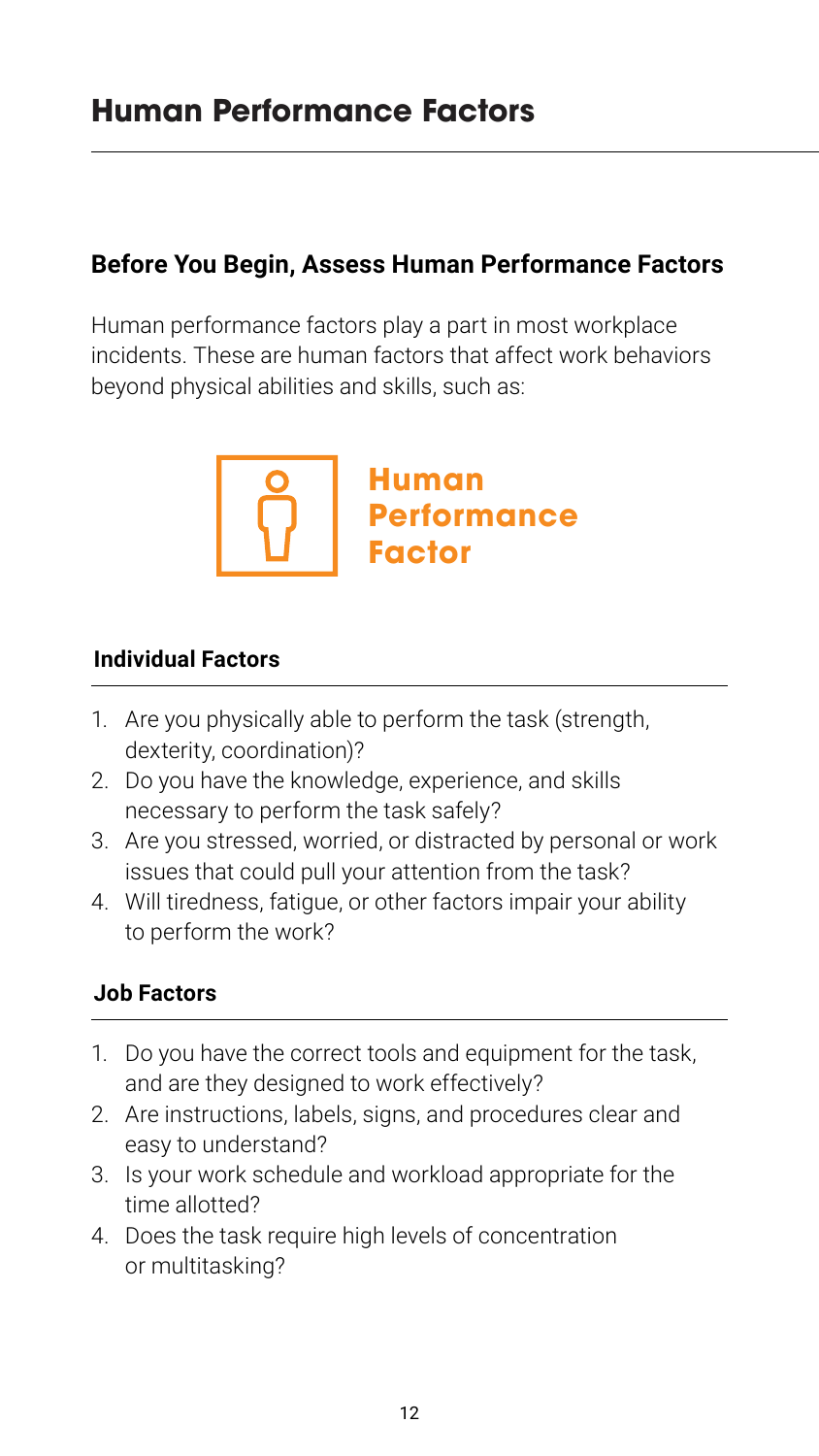#### **Organizational Factors**

- 1. Do you feel empowered to use your Stop Work Authority?
- 2. Are you clear about your role and responsibilities?
- 3. Is there open communication among your co-workers, supervisor, and project management? Does your work team look out for one another?
- 4. Are you encouraged to take your time to be safe or are you encouraged to take risks to get the job done quickly?

#### **Work Environment**

- 1. Is the work environment (noise, lighting, temperature, vibration, access, egress) safe?
- 2. Are the working conditions static or constantly changing?
- 3. Are you exposed to hazards from adjacent work activities?
- 4. Are you easily distracted by elements of the work environment?
- If any of the questions above result in a "yes," have a discussion with your team and your supervisor to determine a prevention plan. You can
- Seek help if you are unclear about how the work can be carried out safely
- Check to make sure you fully understand how the work is to be carried out and what safety controls are required
- Actively eliminate or address distractions, and make sure you are calm, clear, and focused on what is required to get the work done safely
- Stop work if you feel uneasy or unsafe with the planned work, then seek assistance to address the situation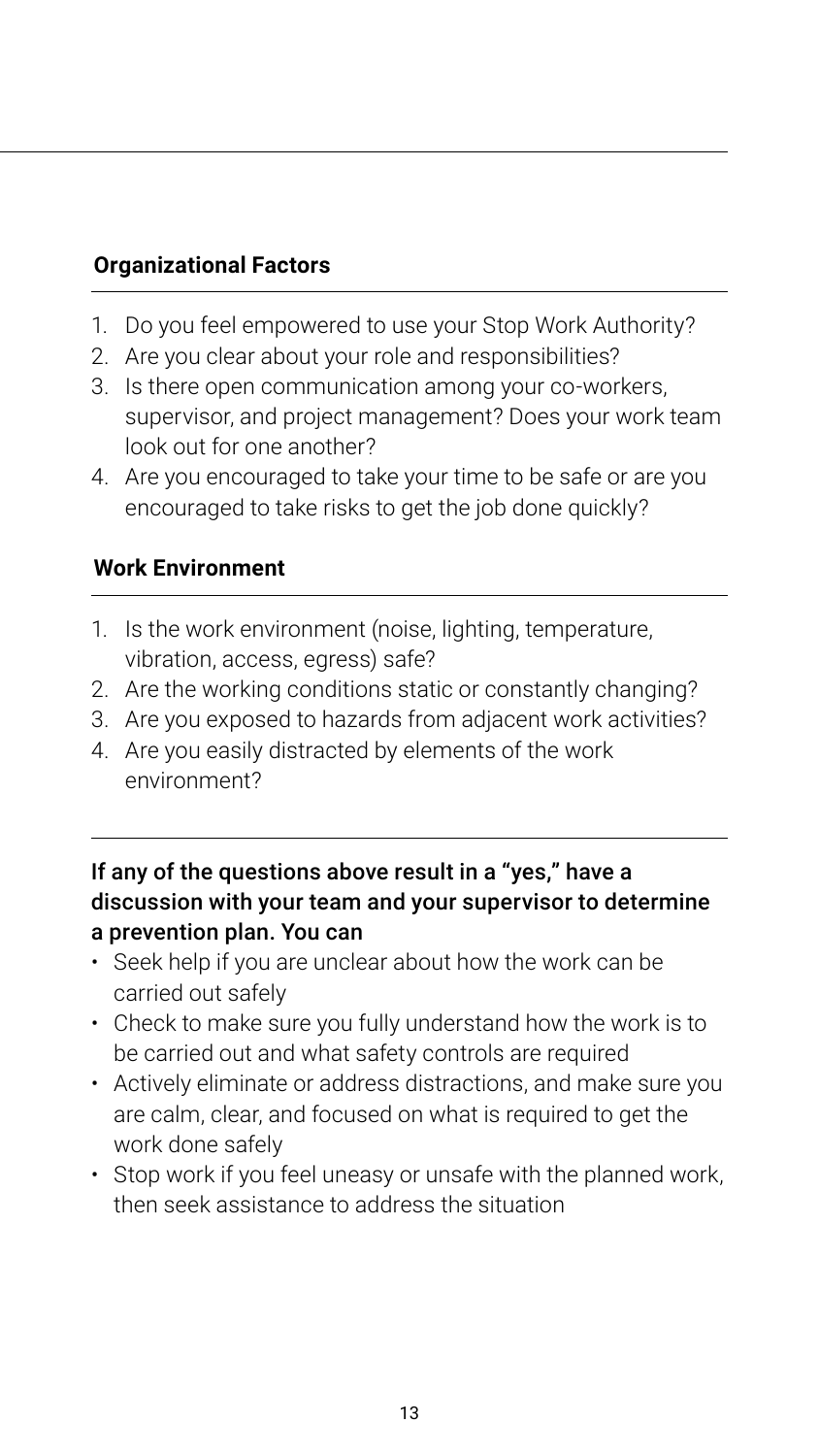## **Driving**



#### **Energy Sources**

Vehicle malfunctions such as flat tires, ineffective braking, and other vehicle system failures can contribute to collisions.

Poor visibility from weather (rain/fog/snow), poor lighting, or obstructed view (mirror angles, vehicle load, surrounding objects) increase the risk of vehicle collision.

Vehicle stability due to road conditions (wet surfaces, soft shoulders, mud, gravel, potholes) can lead to loss of vehicle control or rollovers.

Potential contact with other vehicles, cyclists, and moving or stationary objects can result in injury and damage to vehicle.

Vehicle operating in congested areas close to structures, mobile equipment, pedestrians, and objects increases risk of collision.

Unsecured cargo or loads can strike drivers, passengers, or workers in the area.

Not using seatbelts and personal protective equipment appropriate for the vehicle can result in injury.

Vehicles operating near explosive atmospheres or dried-out vegetation can create an additional ignition source, leading to fire or explosion.

Cold weather conditions such as ice, snow, and freezing rain can reduce driver vision and vehicle traction which may result in collision.



貝

Unpredictable pedestrian movements and unanticipated animal crossings can lead to struck-by incidents.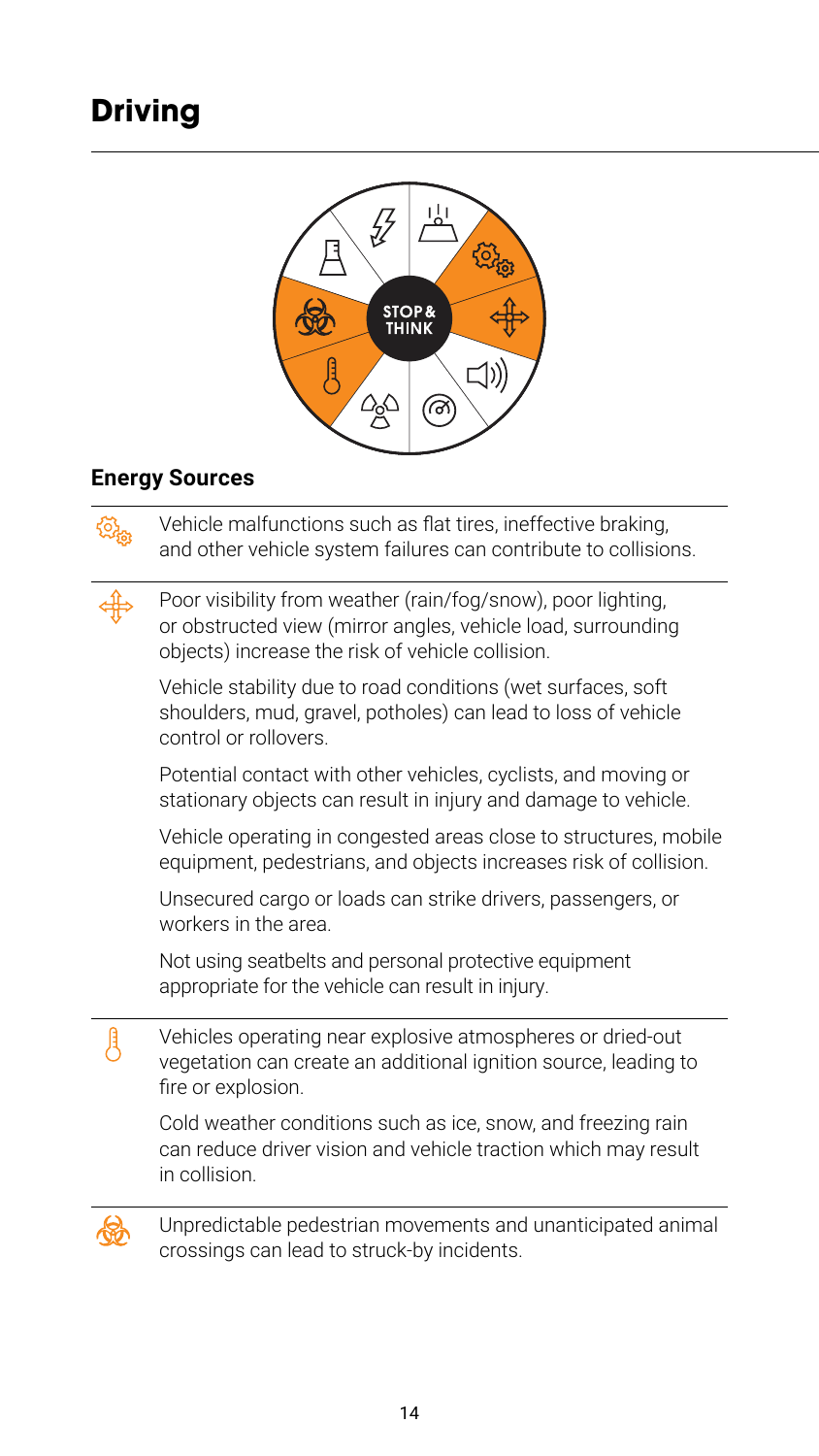- □ Consider the need to drive; use webinars and teleconferences to avoid unnecessary travel
- $\Box$  Develop a journey management plan for travels over 420 kilometers (250 miles) or 4.5 hours one way
- $\Box$  Conduct a vehicle inspection and verify maintenance prior to operation
- $\Box$  Verify drivers are competent and fit for duty
- Plan for emergencies and adjust for road and weather conditions
- $\square$  Use seatbelts when vehicle is in operation
- $\Box$  Use mobile devices only when the vehicle is parked and in a safe location
- □ Avoid distractions
- $\square$  Secure equipment and cargo
- □ Follow the speed limit
- $\Box$  Use a spotter to assist with safe vehicle parking and positioning

#### **Human Performance Factors**

Inappropriate speed for conditions can lead to loss of control of the vehicle and increases the risk of a crash.

Driver fatigue reduces reaction times, which along with risk of falling asleep, impairs driver judgment.

Distracted driving due to eating, drinking, adjusting vehicle controls, and use of cell phones and mobile devices is hazardous.

Impaired driving from use of medications or drugs and alcohol reduces motor skills and slows driver reaction time.

Risk-taking behavior (speeding, ignoring traffic control devices, etc.) while driving increases the risk of an incident.

Insufficient driver experience can increase the risk of collision. This applies to new drivers and drivers using new, unfamiliar vehicles.

Driver failure to maintain vehicle and keep it in road-worthy condition and keep it in good condition can increase the risk of an incident.

15

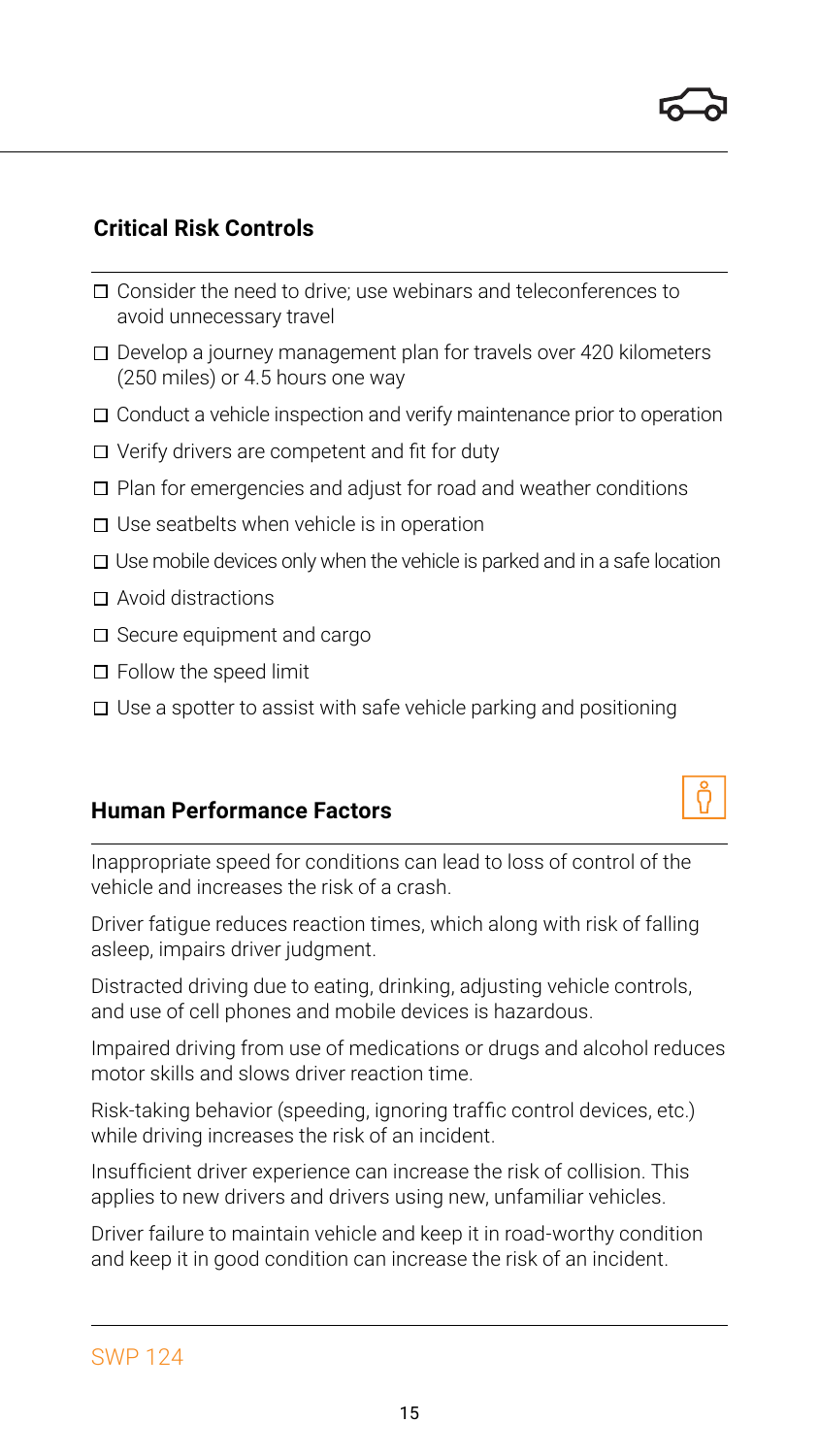## **Working at Heights**



#### **Energy Sources**

للحل

Falls to a lower level without fall protection can result in serious injury or death.

Suspension trauma injury can occur when someone is suspended in a fall protection harness if a rescue plan is not executed immediately.

Inadequate anchor points can negate fall protection equipment and result in a fatal fall.

Falling objects (tools, materials, equipment, etc.) can result in injury.

Elevated work platforms or scaffolding can fall or collapse, resulting in serious injury or death.

Wind, rain, and other weather conditions can create hazards while working at heights such as falls, struck-by, or other injuries.



Overhead power lines present electrocution hazard for employees working from ladders, scaffolds, or elevated work platforms.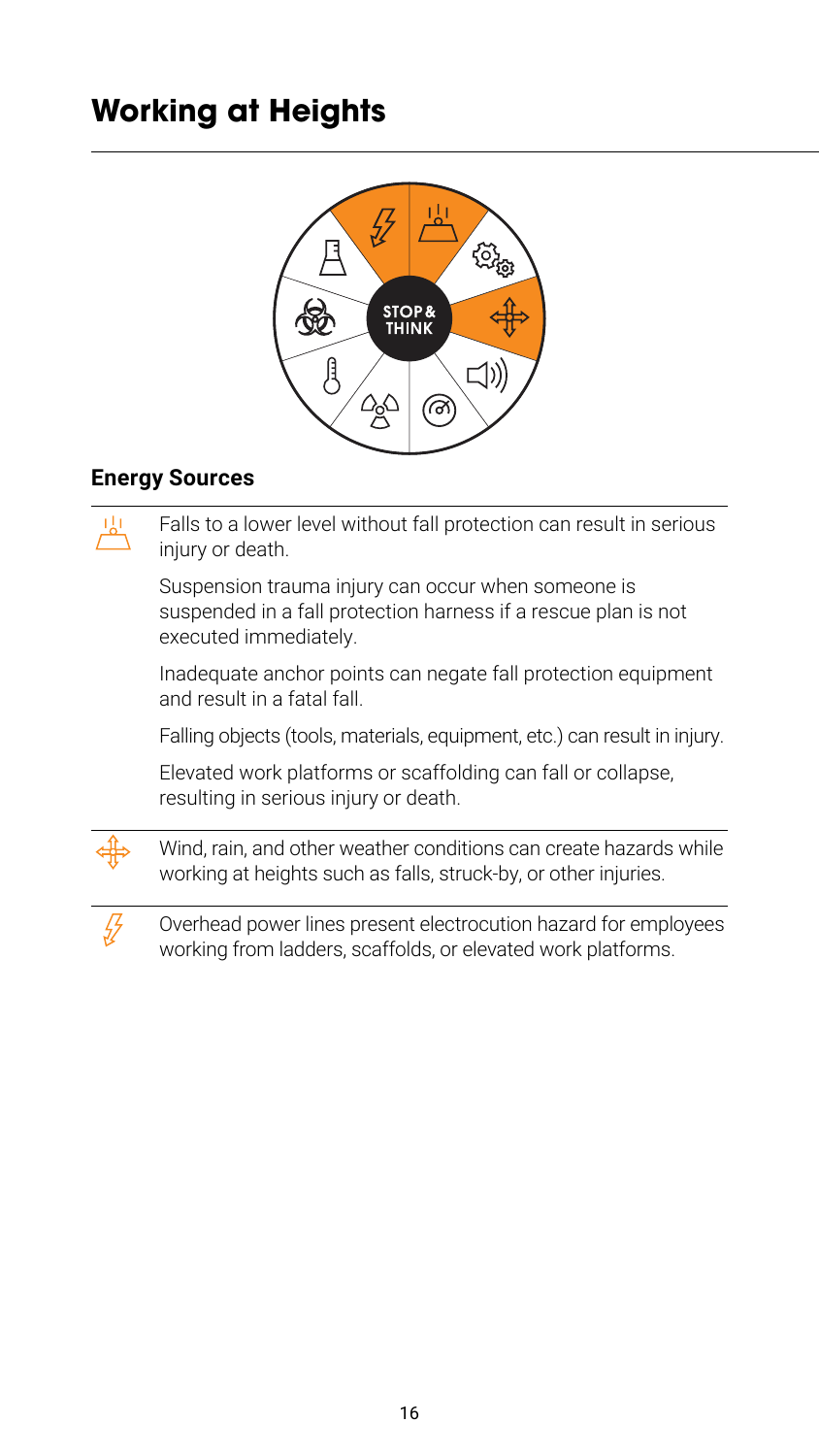

- $\Box$  Consider alternatives to working at heights as the preferred method of control.
- $\Box$  Implement fall protection planning and training if there is a risk of falling. This is mandatory if height is greater than greater than 1.8 meters (6 feet); check local regulations and client requirements.
- $\square$  Prepare and communicate an emergency retrieval and rescue plan.
- $\Box$  Document inspection of fall protection equipment, rescue equipment, ladders and platforms prior to use.
- $\Box$  Use proper ladders in good condition; consider base, angle, and tie-off.
- $\Box$  Keep three points of contact when ascending and descending.
- $\square$  Use the correct fall arrest/restraint system when working on elevated work platforms.
- $\Box$  Select and use a proper anchor point.
- □ Do not work alone.

#### **Human Performance Factors**



Inadequate training and improper or non-use of fall protection measures and rescue plans can result in serious injury or death from falls.

Overconfidence in one's ability to react to an uncontrolled fall hazard.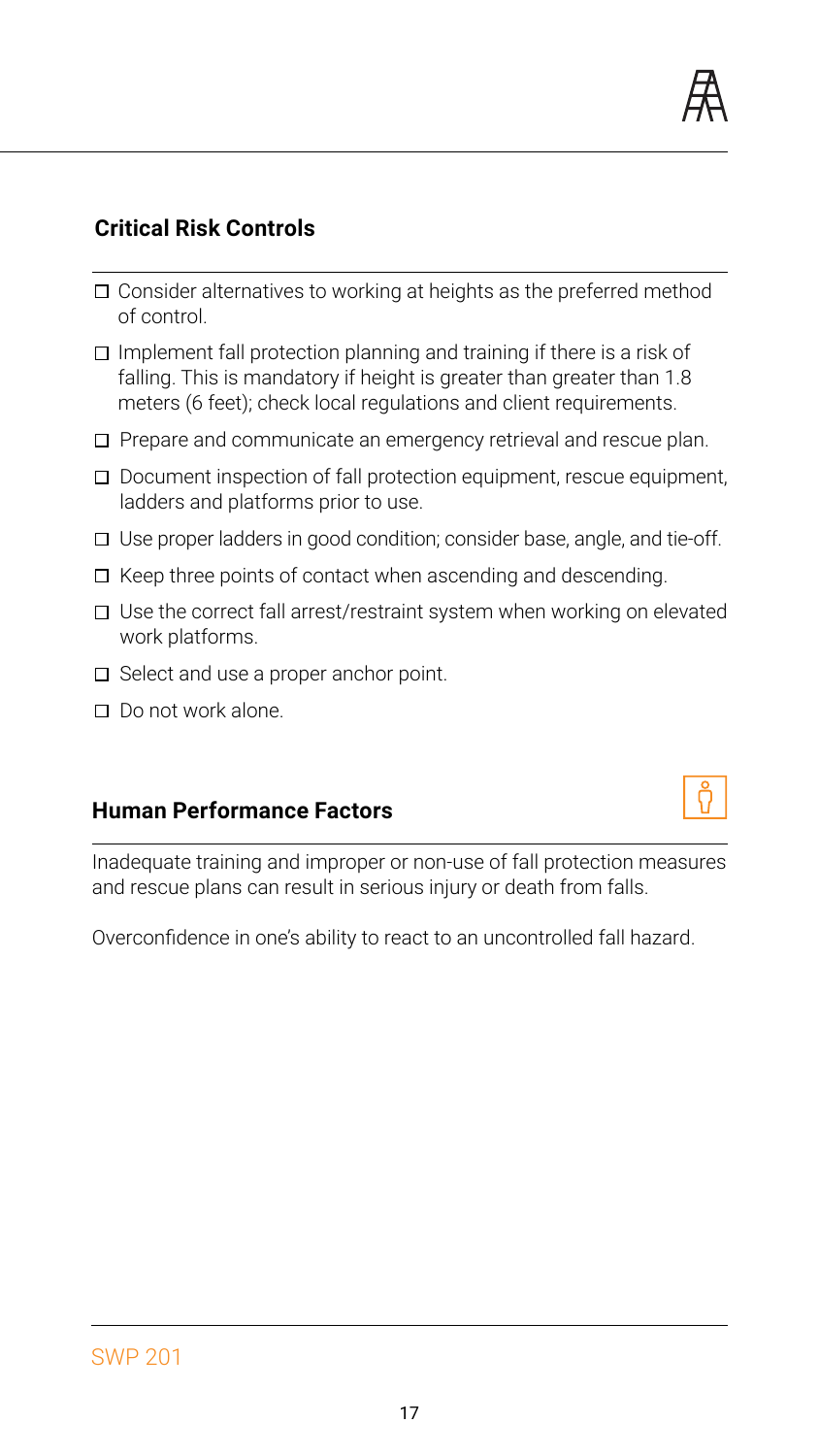## **Traffic Control**



#### **Energy Sources**

| Site topography (steep slopes, uneven surfaces, gravel, uneven<br>paved edges) can cause slips, trip, or falls and can cause<br>equipment or vehicles to tip or roll over, resulting in serious injury. |
|---------------------------------------------------------------------------------------------------------------------------------------------------------------------------------------------------------|
| Moving vehicles on roadways and in work zones can strike<br>nearby employees, leading to serious injury or death.                                                                                       |
| Pedestrians near work area entry or buffer zones can be struck<br>by vehicles or mobile equipment.                                                                                                      |
| People and vehicles can collide at rail crossings and bus stops.                                                                                                                                        |
| Mobile equipment can strike and seriously injure workers.                                                                                                                                               |
| Road traffic can create communication difficulties among<br>workers; employees and pedestrians may not hear warnings or<br>approaching vehicles/equipment.                                              |
| Fog and other weather conditions such as rain, snow and ice<br>can reduce visibility, create slick surfaces, and lead to injury.                                                                        |
| Extreme temperatures can lead to heat or cold stress illness<br>such as heat exhaustion, heat stroke, hypothermia, frostbite, etc.                                                                      |
| Hazardous animals, insects, vegetation can be present in the<br>work environment resulting in potential exposure injuries.                                                                              |
| Exposure to vehicle exhaust can result in respiratory illness and<br>other negative health conditions.                                                                                                  |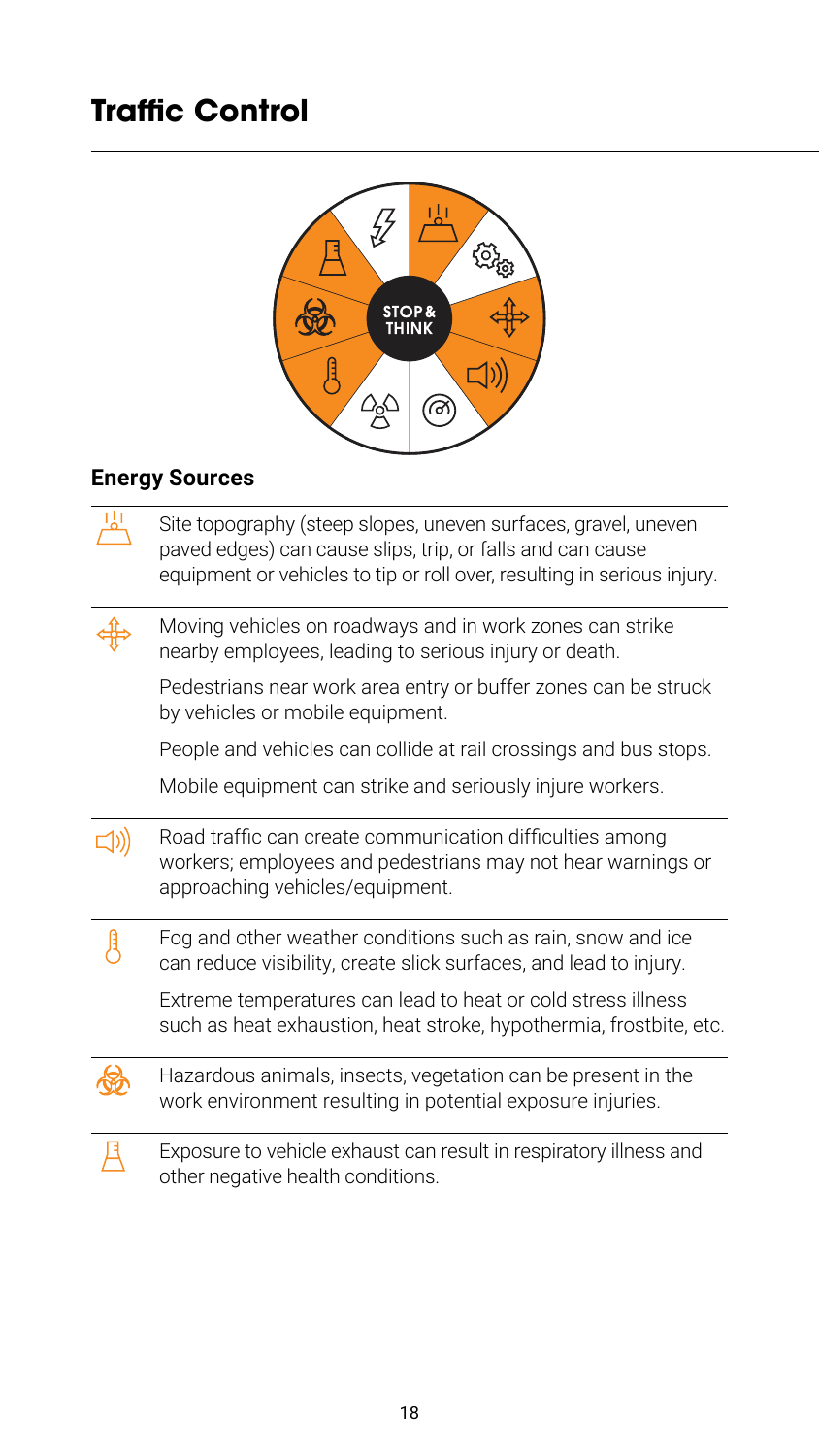- $\square$  Develop a written traffic control plan to be communicated and reviewed regularly (at least annually) or as conditions change.
- $\Box$  Test the traffic control plan by driving through the traffic control set up; monitor the traffic control measures to verify they are being used as intended.
- $\Box$  Confirm employees working in an area of traffic control and those setting up traffic control devices have received applicable training.
- $\Box$  Wear reflective personal protective equipment (PPE), minimum class 2, appropriate to the lighting, weather conditions, and local regulations. Additional controls may be necessary when working at night.
- $\square$  Do not walk across highways. Use designated road crossings, traffic control measures, or a vehicle.
- $\Box$  A written, implemented traffic control plan is also required for work taking place off the shoulder of the road, in parking lots, on construction sites, and on forecourts where traffic is identified as a hazard.

#### **Human Performance Factors**

Traffic control plan is not created, reviewed, or implemented due to lack of understanding around implementation requirements.

Proper traffic control devices are not used due to lack of perceived risk or failure to follow appropriate safe work practices.

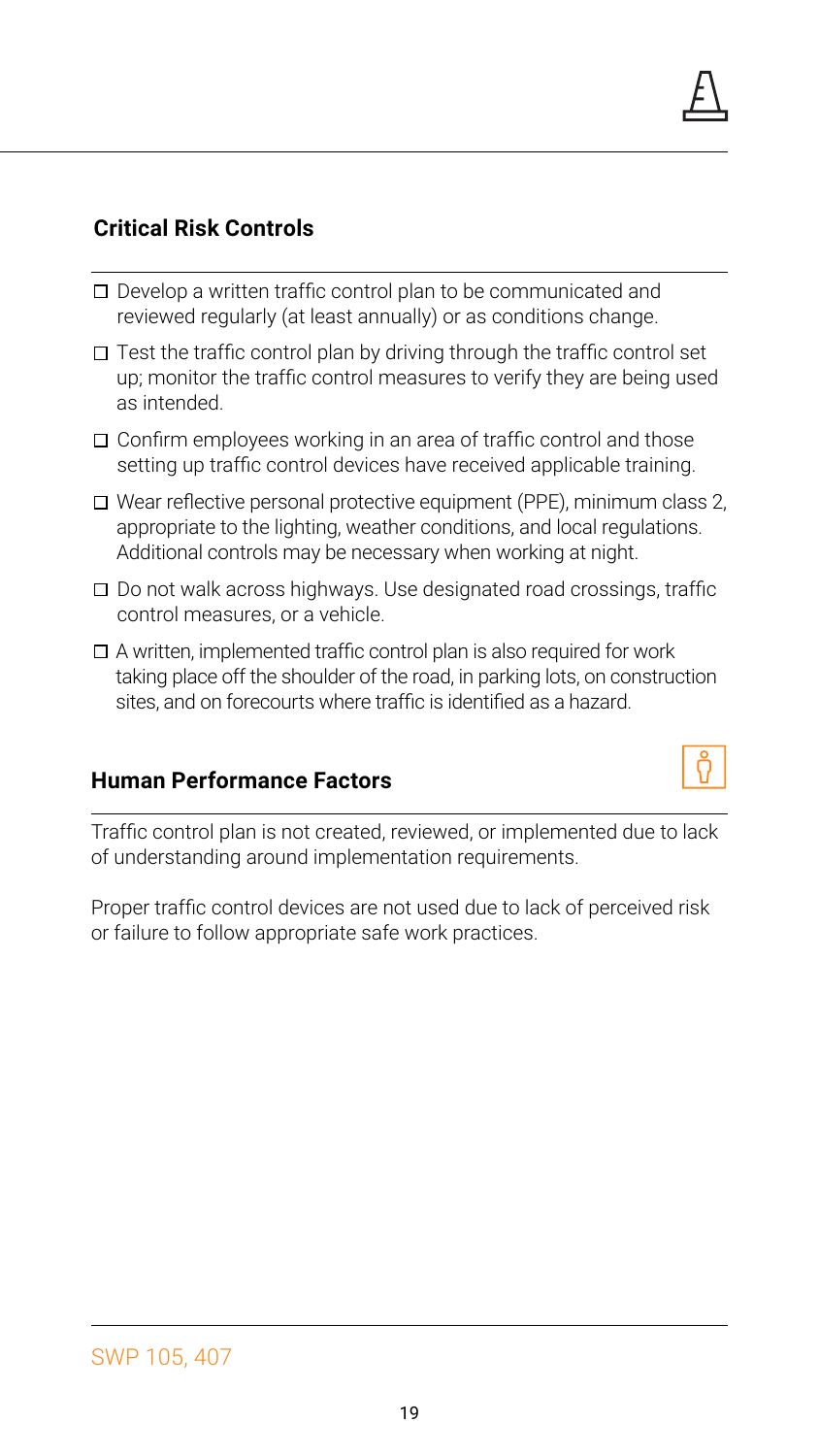## **Wildlife, Insects, and Vegetation**



#### **Energy Sources**

Animal (wild and domestic) encounters can lead to cuts, lacerations, broken bones, and other serious and even lifethreatening injuries.

Rabies and other zoonotic diseases that can be transmitted from animals to humans.

Mosquito-borne and tick-borne diseases are transmitted to humans bitten by an infected insect, and in some cases these diseases can be life-threatening.

Allergic reaction to insect stings or bites ranging from mild reactions to life-threatening conditions such as anaphylaxis or anaphylactic shock.

Venomous bites or stings from snakes, spiders, scorpions, jellyfish, etc. can lead to cardiac, respiratory, pulmonary, and neurological conditions.

Noxious vegetation such as poison ivy, sumac and oak, giant hogweed, stinging nettle, etc. can cause rashes, blisters, and burns on the skin, while others, when ingested, could damage major organs and lead to death.

Handling wildlife during surveys or collections can result in bites or other injuries.

且 Exposure to pesticides (herbicides, insecticides, fungicides, rodenticides, etc.) used to kill weeds, insects, fungus, rodents, and other pests can lead to respiratory problems, cancer, and other diseases.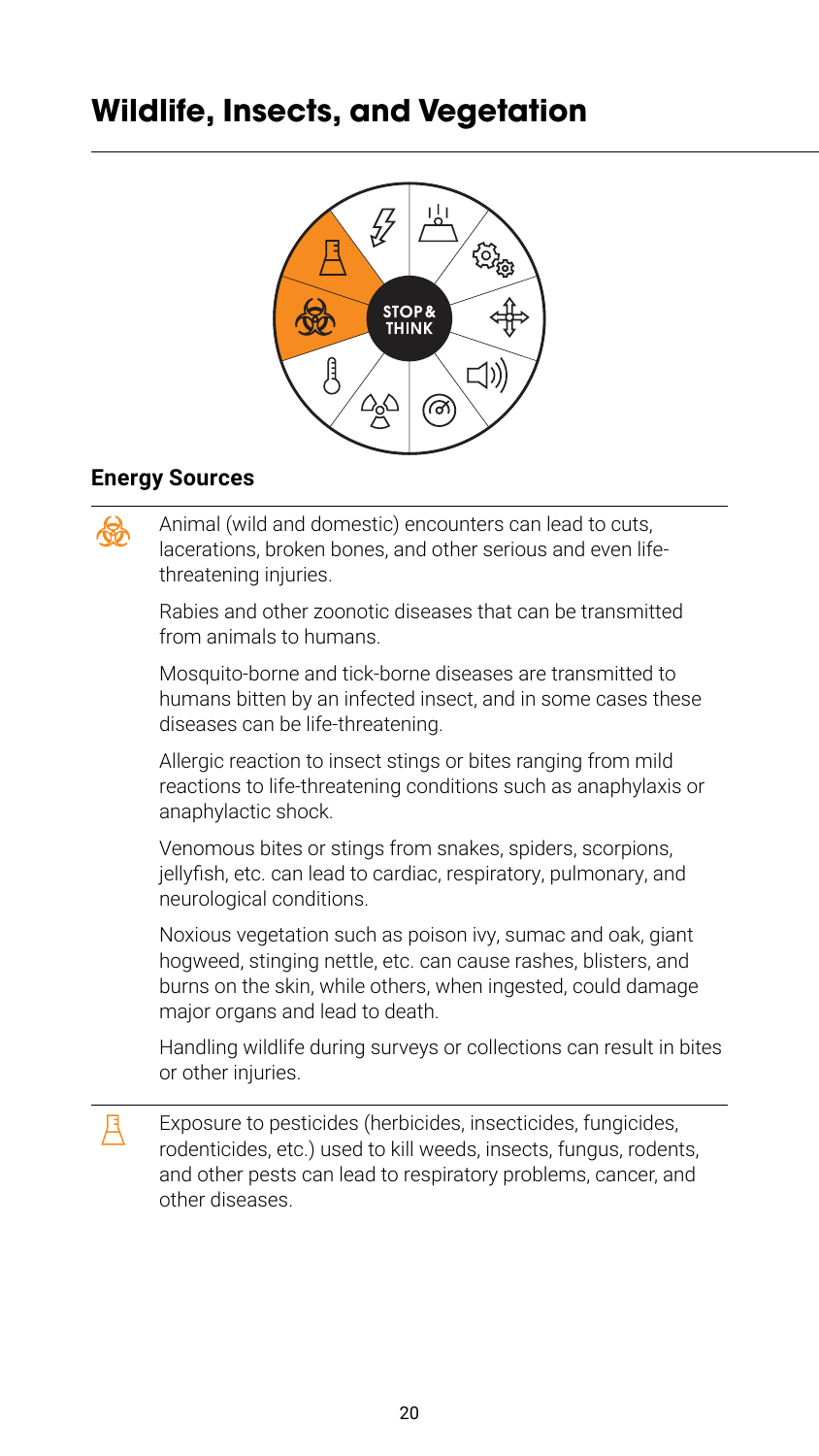

- □ When planning for field work, consider hazards posed by local wildlife, pets, livestock, insects, and noxious or poisonous plants.
- $\Box$  Prepare and review appropriate controls, emergency response procedures, and first aid training and supplies before beginning field work.
- $\square$  Provide information on plant identification and wildlife awareness to field crews.
- $\Box$  Remain calm when confronted with potentially dangerous animals and leave the area if possible.
- □ Prompt identification of bites or skin irritation is essential; perform frequent personal survey checks and administer first aid treatment as soon as possible.
- $\Box$  If symptoms from bites or skin irritation continue, notify your supervisor and seek appropriate treatment advice. Follow the incident reporting protocol for your geographic area.

#### **Human Performance Factors**

Deficient planning and lack of proper control measures due to improper identification of hazardous animals, insects, and vegetation.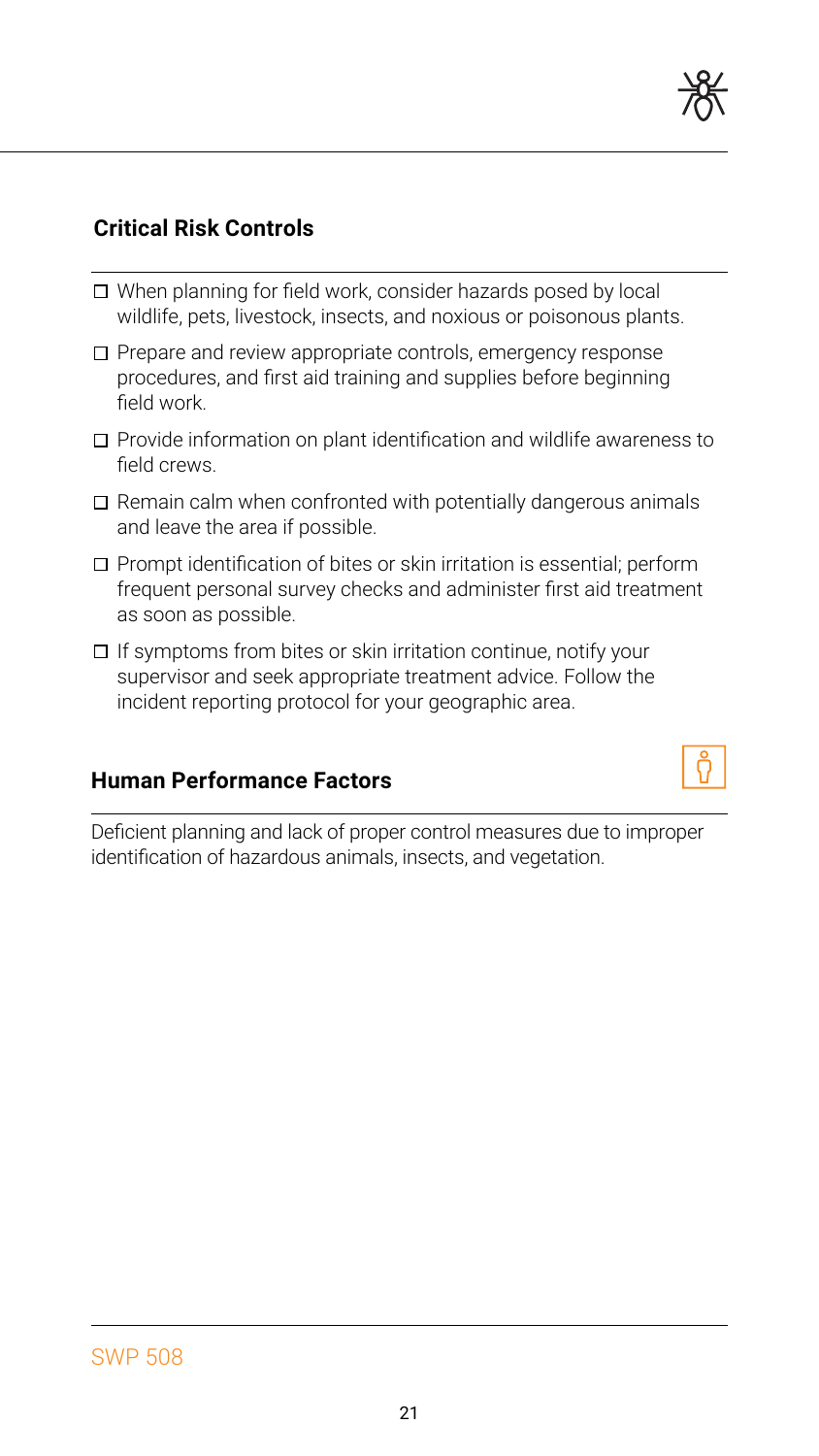## **Mobile and Heavy Equipment**



#### **Energy Sources**

|     | Falling materials and loads can strike and injure employees.                                                                                                                                |
|-----|---------------------------------------------------------------------------------------------------------------------------------------------------------------------------------------------|
|     | Equipment tip over or rollover due to loss of traction, slope or<br>trench failure, or uneven load distribution on sloped terrain can<br>lead to property damage, serious injury, or death. |
|     | Equipment brakes not set, equipment left in gear, wheels not<br>chocked, and controls not locked out can lead to equipment<br>movement that could strike nearby workers.                    |
|     | Mechanical system failures such as hydraulic, steering, tailgate<br>latching, lifting mechanism, tire pressure, etc. resulting in injury<br>or property damage.                             |
|     | Standing in blind spots or equipment swing areas can lead to<br>contact with equipment and result in serious injury or death.                                                               |
|     | Moving equipment parts can strike and seriously injure nearby workers.                                                                                                                      |
| J)) | Noise from equipment can distract workers and inhibit<br>communication.                                                                                                                     |
|     | Hydraulic hose failure can release dangerous fluids, resulting<br>in burns, and serious injuries.                                                                                           |
| 凰   | Hot exhaust systems on mobile equipment can be an ignition<br>source or can burn a worker if accidentally touched.                                                                          |
|     | Fog and other weather conditions such as rain, snow, and ice<br>can reduce visibility, create slick surfaces, and lead to injury.                                                           |
|     | Exposure to vehicle exhaust can result in respiratory illness<br>and other health conditions.                                                                                               |
|     | Striking overhead power or communication lines or underground<br>utilities can lead to electrocution.                                                                                       |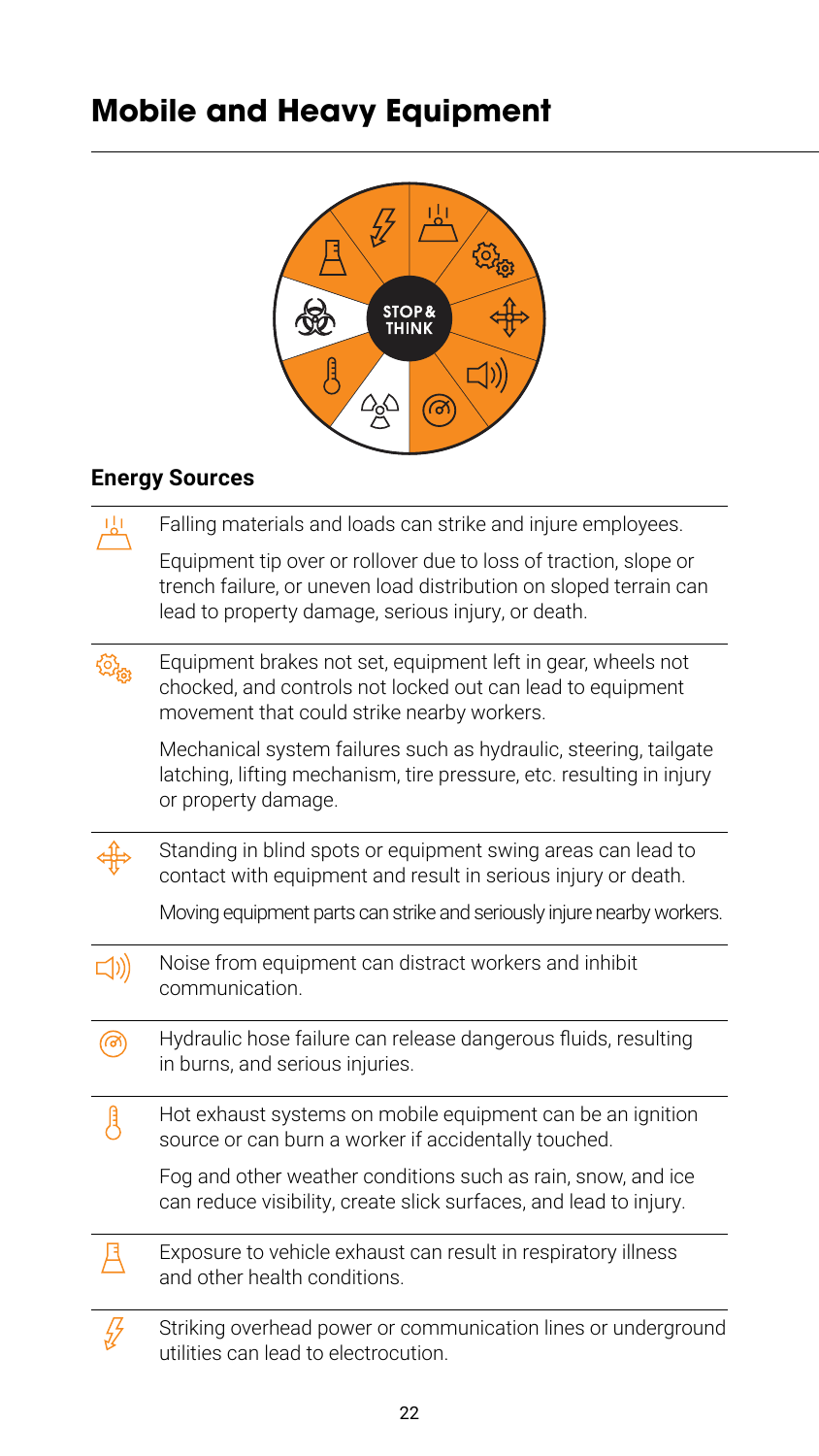

- $\Box$  Verify operators and riggers are competent and fit for duty.
- Avoid distractions—use mobile phones only when in a safe location, and never when operating a vehicle.
- $\Box$  Do not walk or work under suspended loads, across or within paths of travel, or within swing zones.
- $\Box$  Conduct vehicle inspections and verify maintenance.
- $\Box$  Understand and avoid blind spots and tipping zones—make eye contact with operator and verify hands-off controls before entering work area. Establish an unobstructed escape route.
- $\square$  Establish communication methods with spotters, operators, field staff, and signalers before work begins.
- $\Box$  Respect vehicle exclusion zones and paths of travel.
- $\Box$  Review, assess, and discuss the operation, equipment, and movement of all teams on the worksite.
- $\Box$  Be aware that changing weather, terrain, and ground conditions can impact the anticipated movement, stopping, and stability of mobile and heavy equipment.

#### **Human Performance Factors**

Operator error such as exceeding load capacity, operating on grade higher than specified for the equipment, or operating equipment at improper speed.

Workers not following approach plans around mobile equipment or failing to recognize blind spots.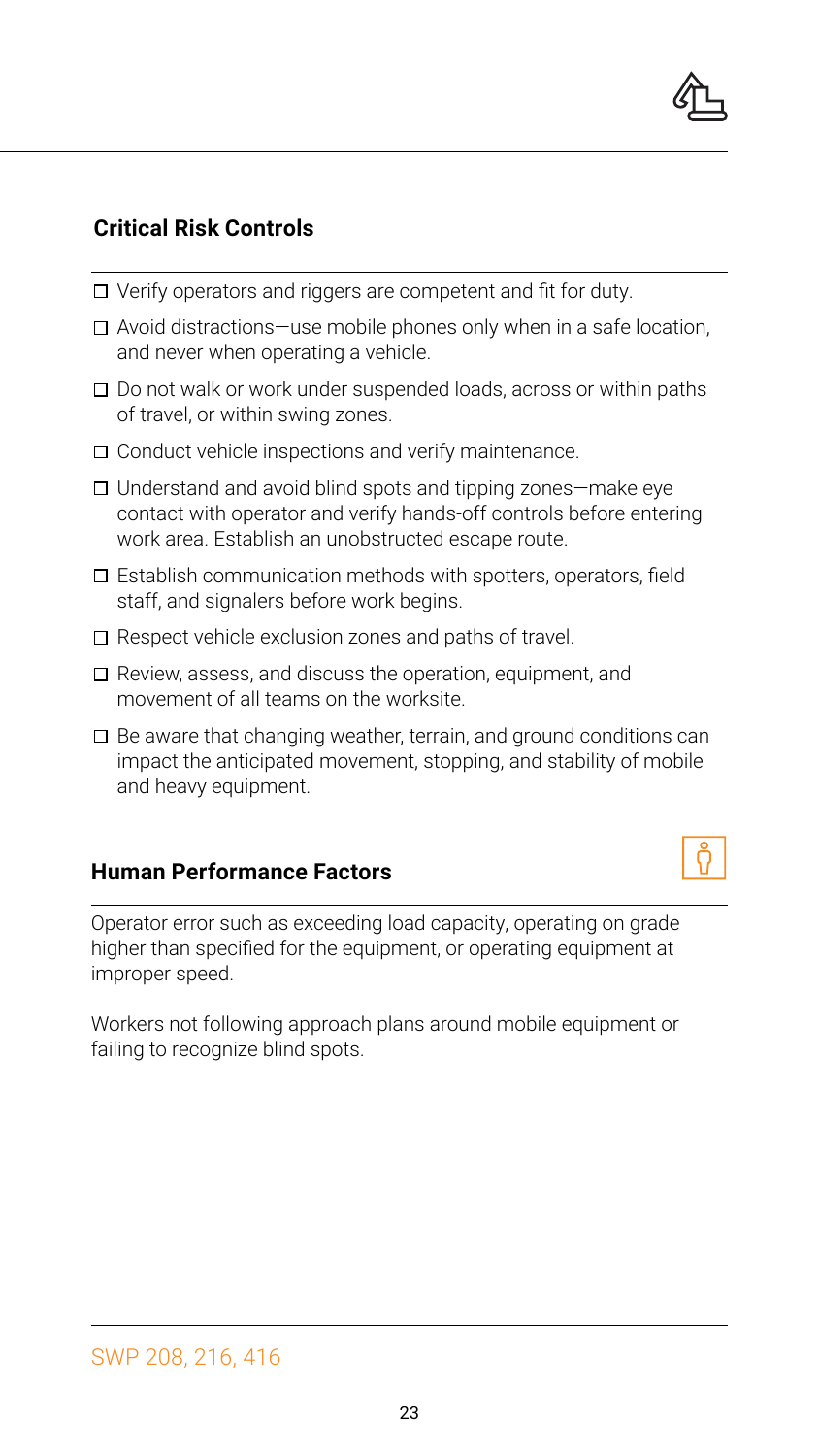## **Environments with Water or Ice**



#### **Energy Sources**

贞

Slips, trips, and falls due to wet or slick surfaces caused by ice, rain, snow, or other weather conditions can cause significant injury.

Drowning (through submersion in and inhalation of water) can occur when working around water and can result in death.

Employee may be struck by boat or motor when diving, working in water, or as a result of falling out of a boat, which can result in injury or death.

Water currents can sweep employees downstream or out to ocean and result in drowning.

Ice can move and create pressure cracks or weak spots, resulting in breakthrough due to the weight of personnel and equipment.

Exposure to cold weather or water can lead to cold stress illnesses such as frostbite, hypothermia, and trench foot that may result in tissue damage, organ failure, and possibly death.



頂

Wildlife encounters such as insects, alligators, sharks, and snakes can occur when working on, in, or near water and result in bites, stings, cuts, or other serious injuries.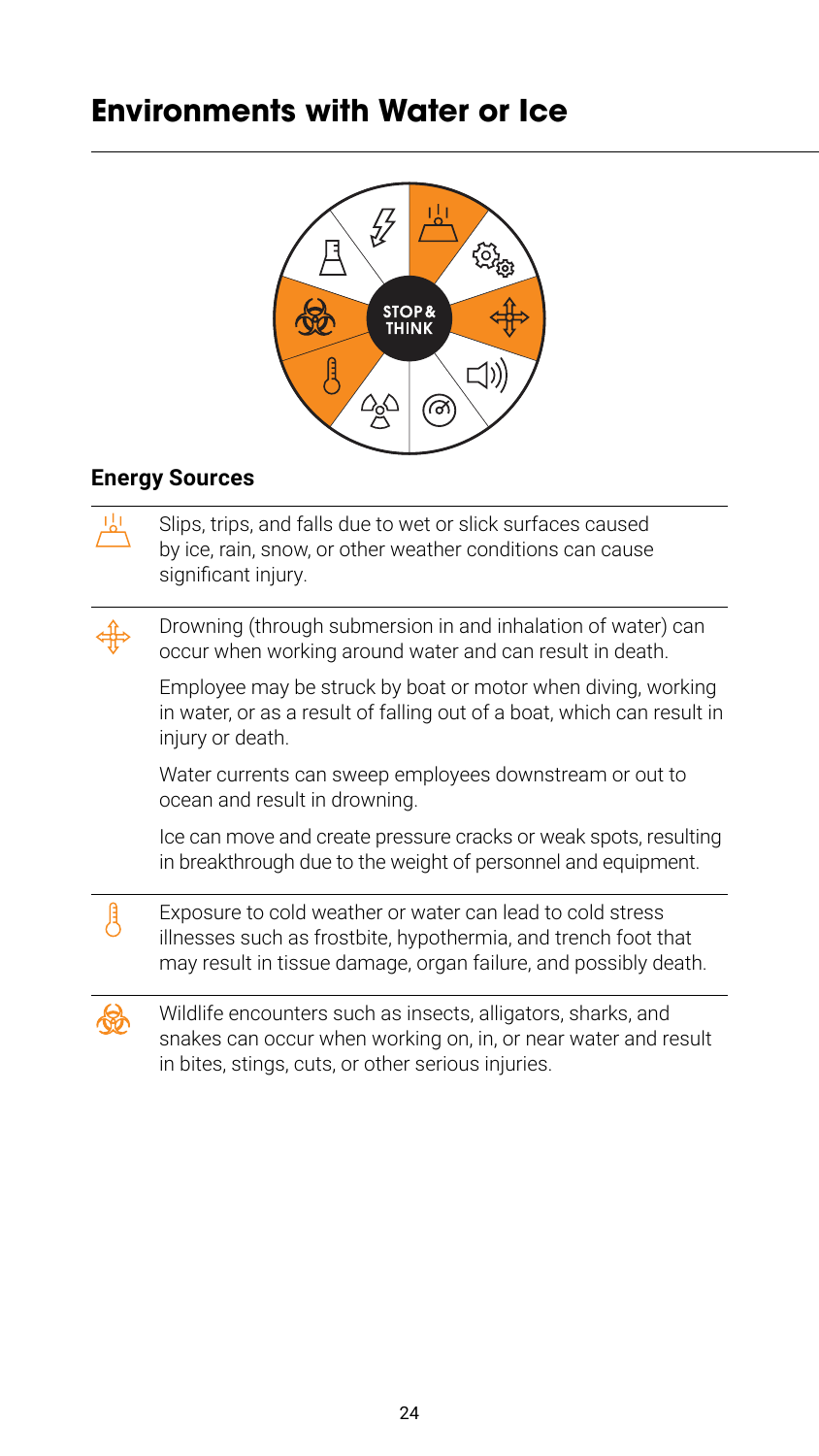

- $\square$  Document vessel inspections and verify emergency equipment is appropriate and available
- Employees must have appropriate training to work on board any vessel
- $\square$  Specialized communications and personal protective equipment (PPE) may be required
- $\square$  Employees working near water or on ice must have first aid and CPR training, and emergency response plans must include rescue, transportation, and resources for cold-related injuries
- $\Box$  Assess water or ice depth, air and water temperature, and currents before working on or near any water body or frozen surface
- $\Box$  Monitor environmental factors which may affect working conditions, such as wind, rain, lightning, tides, currents, etc.
- Working alone is prohibited

#### **Human Performance Factors**



Assigning staff that are not trained or competent to work in environments with water or ice.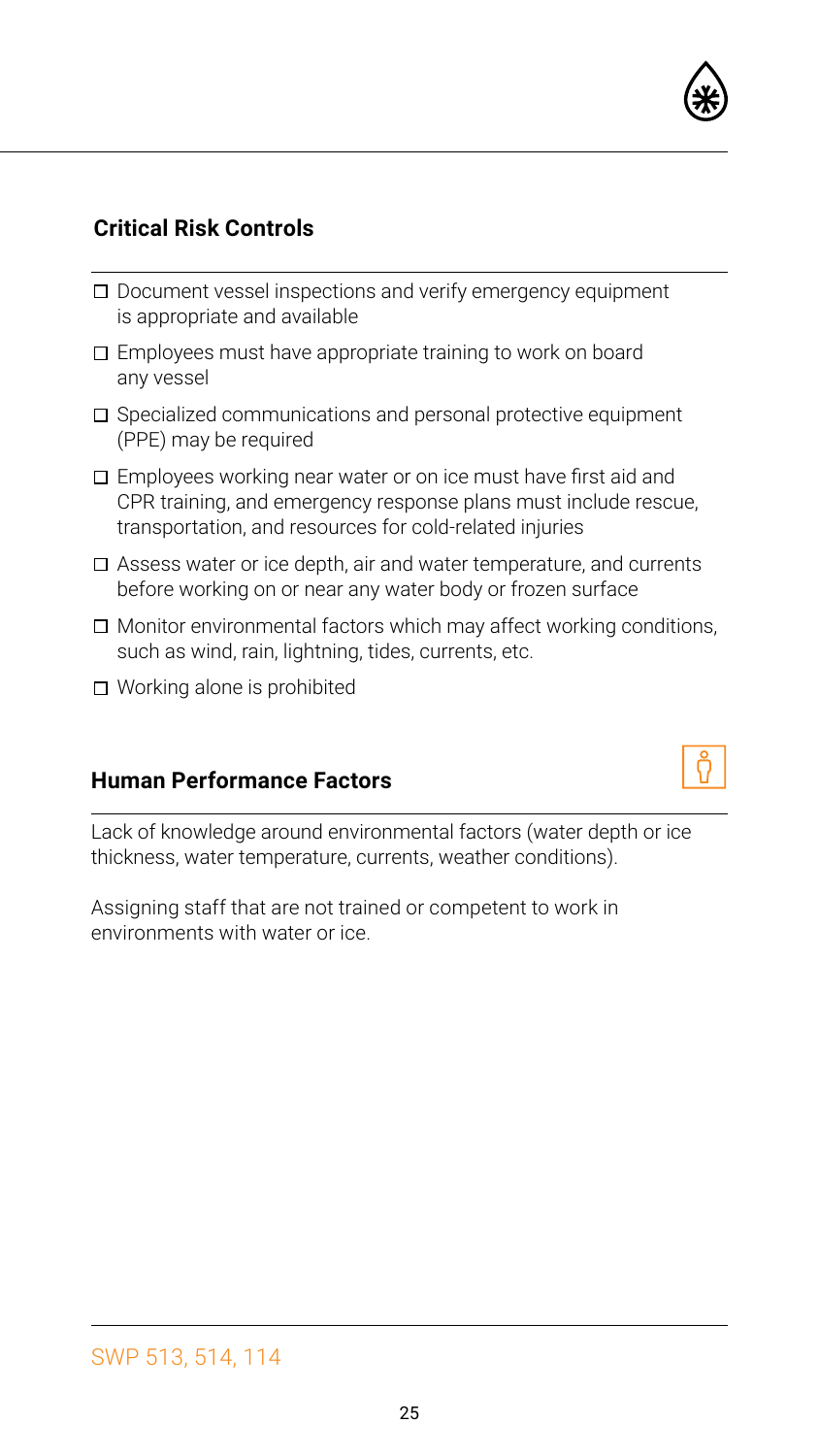## **Ground Disturbance**



#### **Energy Sources**

| Spoil piles too close to the edge of an excavation or trench can<br>result in collapse and entrapment.                                                      |
|-------------------------------------------------------------------------------------------------------------------------------------------------------------|
| Improper cut back or shoring of excavations or excavations<br>performed in unstable soil types can cause collapse and entrapment.                           |
| Absence of hard barricades can lead to falls into the excavation.                                                                                           |
| Drilling rods could fall while being lifted, resulting in injury or<br>damage to equipment or materials.                                                    |
| Contact with rotating equipment such as augers or excavation<br>attachments like buckets can cause serious injury.                                          |
| Mobile equipment operating too close to the edge of an excavation<br>or trench can tip over or fall into the excavation or trench.                          |
| Noise from equipment can distract workers and inhibit<br>communication.                                                                                     |
| Failure of hydraulic hoses on equipment.                                                                                                                    |
| Toxic gases that are heavier than air can collect in low areas and<br>result in high concentrations.                                                        |
| Flammable gases may be present and can lead to explosion.                                                                                                   |
| Risk of drowning from leaks or rain runoff that might fill the<br>excavation or trench.                                                                     |
| Contaminated land either naturally occurring or from previous<br>land use (e.g. hydrocarbons, heavy metals, asbestos, or anthrax)<br>can result in illness. |
| Underground utility strikes can lead to electrocution or release of<br>pressurized, flammable, or toxic material.                                           |

Contact with overhead power lines can result in electrocution.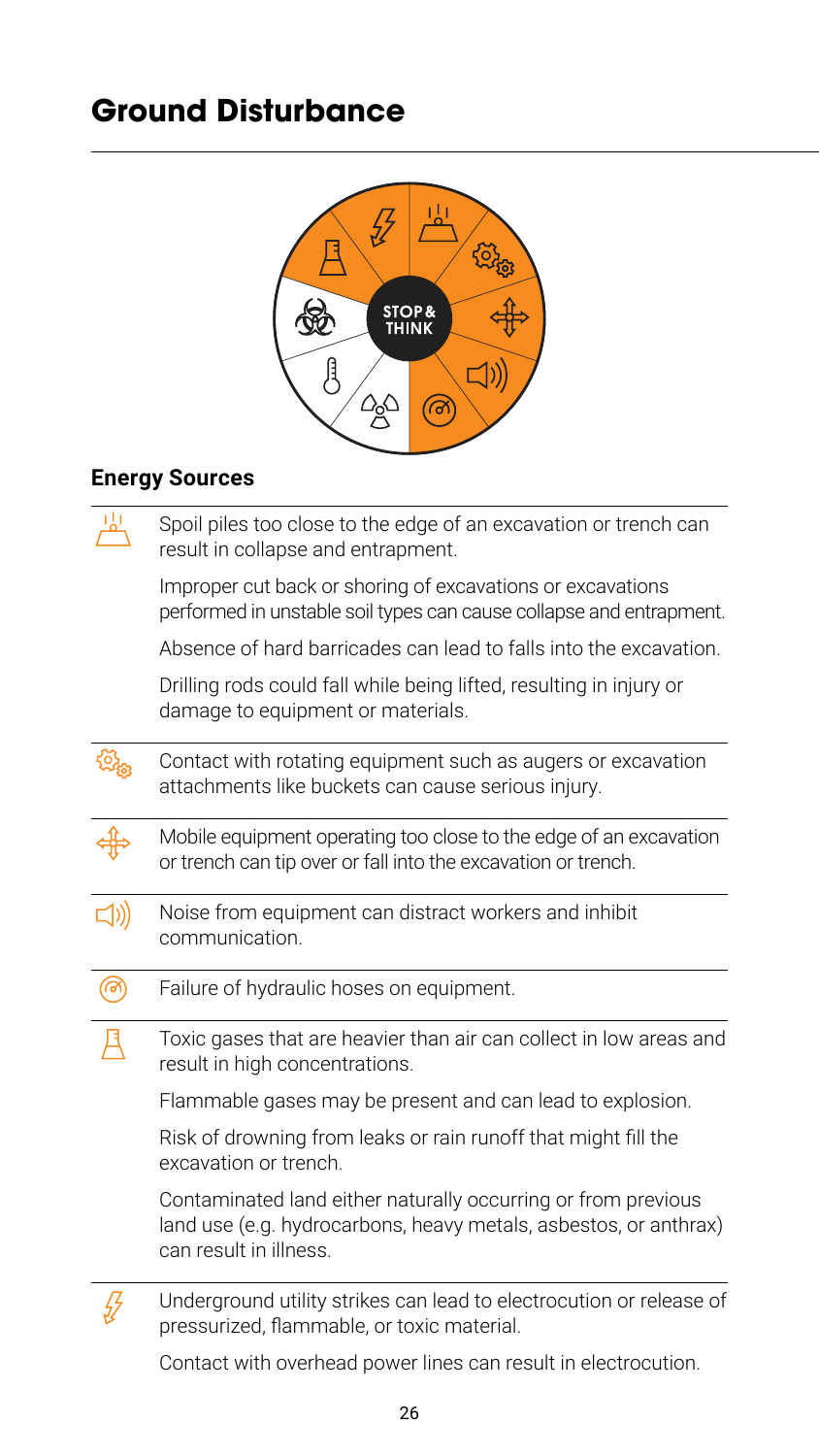- $\Box$  Verify that all underground hazards (pipelines, electric cables, etc.) have been identified, located, and if necessary, isolated
- Assess contaminated land risk and identify health monitoring and personal protective equipment (PPE) requirements
- $\Box$  Obtain required permits and review local legislative requirements prior to excavation work
- $\Box$  Prevent contact with overhead power lines
- $\square$  Ensure employees conducting ground disturbance activities are appropriately trained
- $\square$  Establish methods for safe entry into and exit out of excavations
- $\Box$  Protect access to any excavation, trench, or coring activity with hard barricades or plates
- $\Box$  Stabilize ground through cutbacks, shoring, trench box, or other acceptable methods
- $\Box$  Keep spoil piles at least 1 meter (3 feet) from excavation edges, and if deeper than 1 meter, store no closer than the equivalent depth of the excavation
- $\Box$  Establish and communicate rescue and emergency planning
- $\Box$  Monitor conditions for change

#### **Human Performance Factors**

Incomplete permitting requirements or not following safe work practices.

Inadequate knowledge of ground disturbance hazards and controls.

#### SWP 213, 214, 215, 216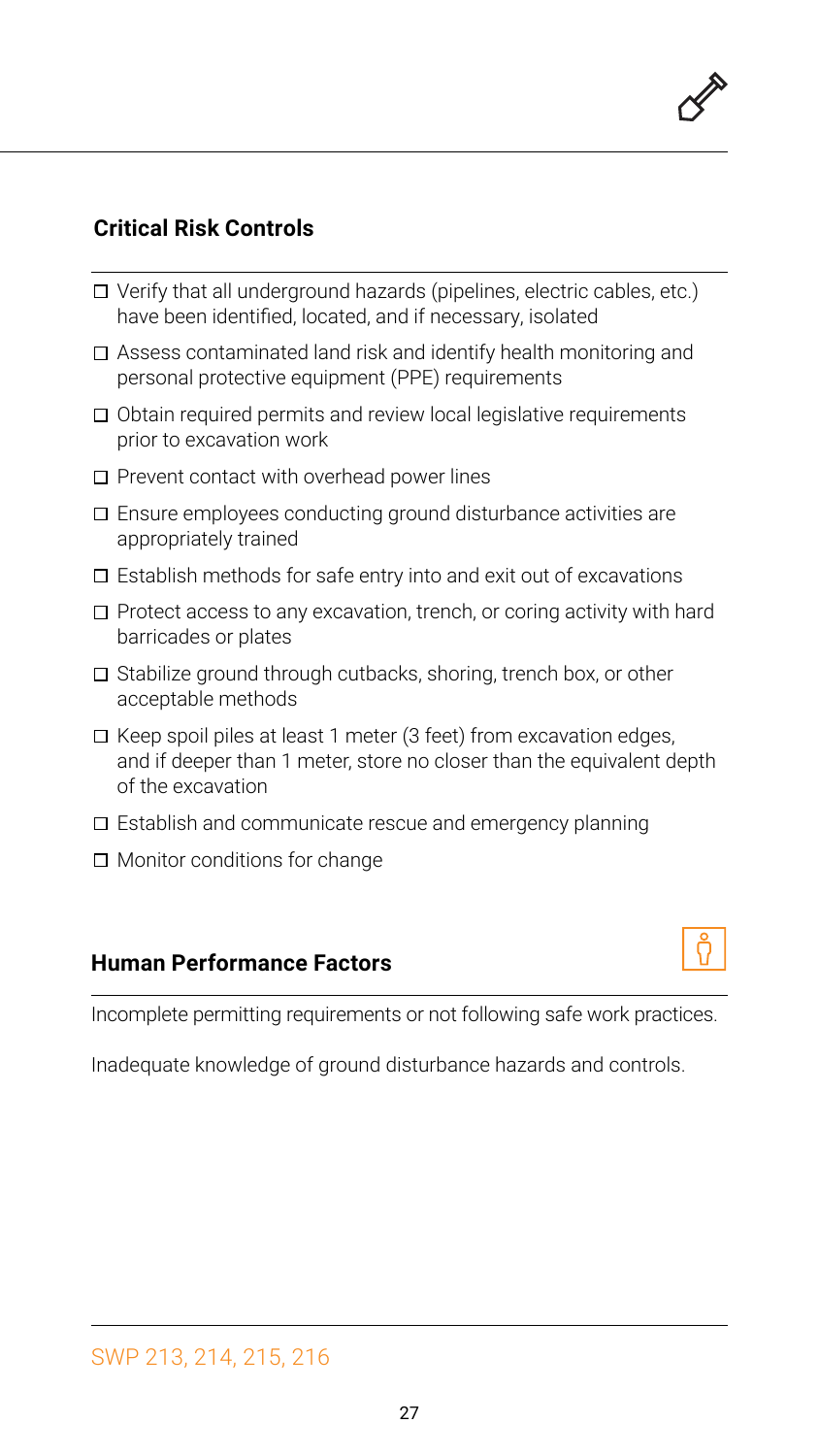## **Ergonomics and Manual Handling**



#### **Energy Sources**

Д

齿 Unbalanced or uncentered materials or loads that are hard to grasp or may shift while being carried can cause the load to fall and potentially strike an employee.

Carrying loads that obstruct line of sight can lead to slips, trips, and falls.

Repetitive movements can cause overexerted muscles, joints, and soft tissue, causing injuries such as carpal tunnel syndrome, tendonitis, arthritis, or other conditions.

Awkward positioning of the body and its joints over time can cause wear and tear on the soft tissues.

Static body positions over long periods of time can put pressure on muscles and soft tissues and result in pain or injury.

The amount of force needed to complete a task can place strain on muscles and joints (e.g. pushing a heavy object).

 $\Box$ Working in environments with increased noise stress can lead to inattention.

Cold temperatures can constrict blood vessels and reduce sensitivity and coordination, which may lead to slips, trips, and falls, dropped objects, burns, or cuts.

Hot environments can increase sweat production, making gripping and manipulating loads difficult, leading to increased force production or injury. Heat can also pose the risk of dehydration and heat illness.

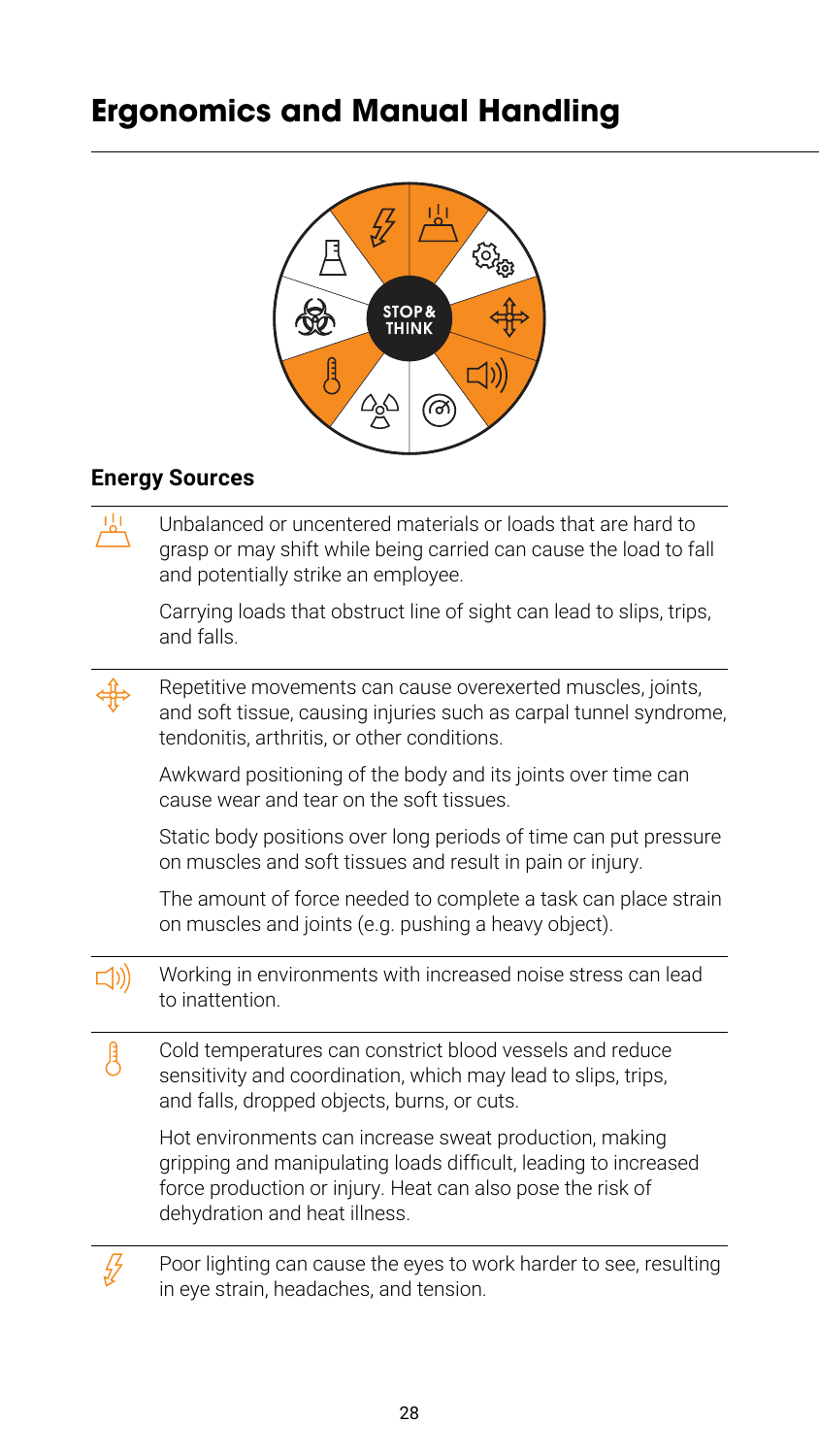$\Box$  When lifting, pulling, carrying, or pushing, consider these factors:

- Characteristics of the load
- Surrounding environment
- Body mechanics
- Personal capabilities and limitations
- $\square$  Do not lift more than 23 kilograms (50 pounds) without assistance
- $\Box$  When performing an ergonomic assessment of a task or workstation, remember the primary risk factors:
	- Awkward postures
	- Static positions
	- Excessive force
	- Movements that are frequently repeated

#### **Human Performance Factors**

Ignoring ergonomic principles (body positioning, repetitive activities, overexertion, not taking breaks, etc.) can create or contribute to aggravation of pre-existing ergonomic conditions and lead to musculoskeletal injuries (MSIs).

Pre-existing medical conditions that have potential to exacerbate or affect employee's ability to perform manual handling tasks such as lifting, pushing, pulling, and carrying.

Perceived time constraints could lead to lifting or manual handling being rushed or employees neglecting appropriate rest periods, increasing the risk of injury.

#### SWP 115, 125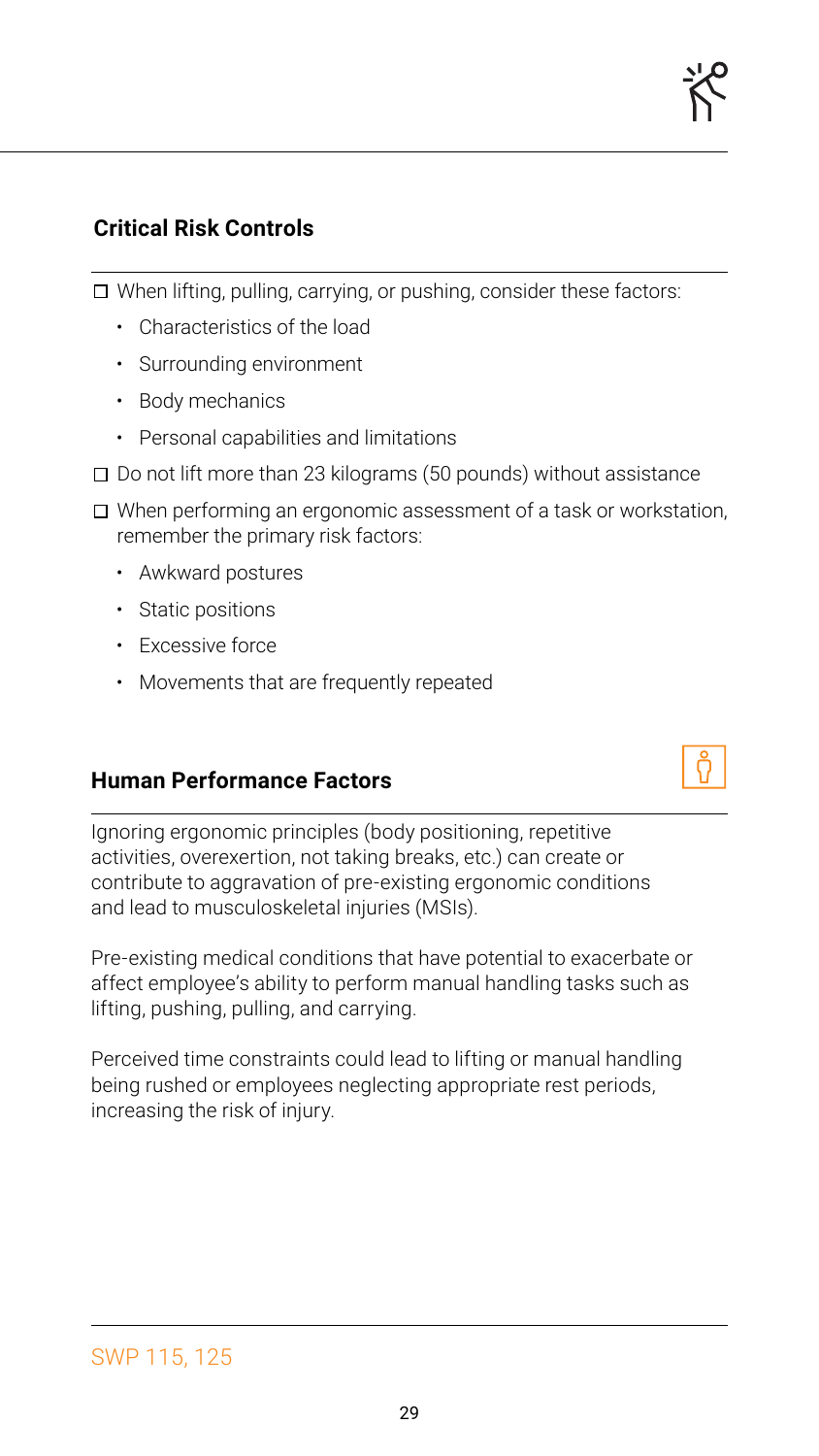## **Hazardous Materials and Environments**



#### **Energy Sources**

녀

Exposure to radioactive materials without proper PPE can cause burns, radiation sickness, cancer, and death.

Exposure to hazardous chemicals can lead to health problems such as skin irritation, burns, sensitizations, heart ailments, kidney and lung damage, and cancer.

Inhalation of toxic gases such as chlorine, hydrogen sulfide, carbon monoxide, and weld fumes can lead to respiratory failure, lung damage, asphyxiation, and death.

Not containing hazardous chemicals and materials properly can result in unintended exposure, leading to injury or illness.

Improper labeling of hazardous chemicals or substances can lead to accidental ingestion, skin absorption leading to illness, or interaction with other chemicals or substances, resulting in fire or explosion.

Improper handling of corrosive, flammable, and combustible materials can lead to fire or explosion.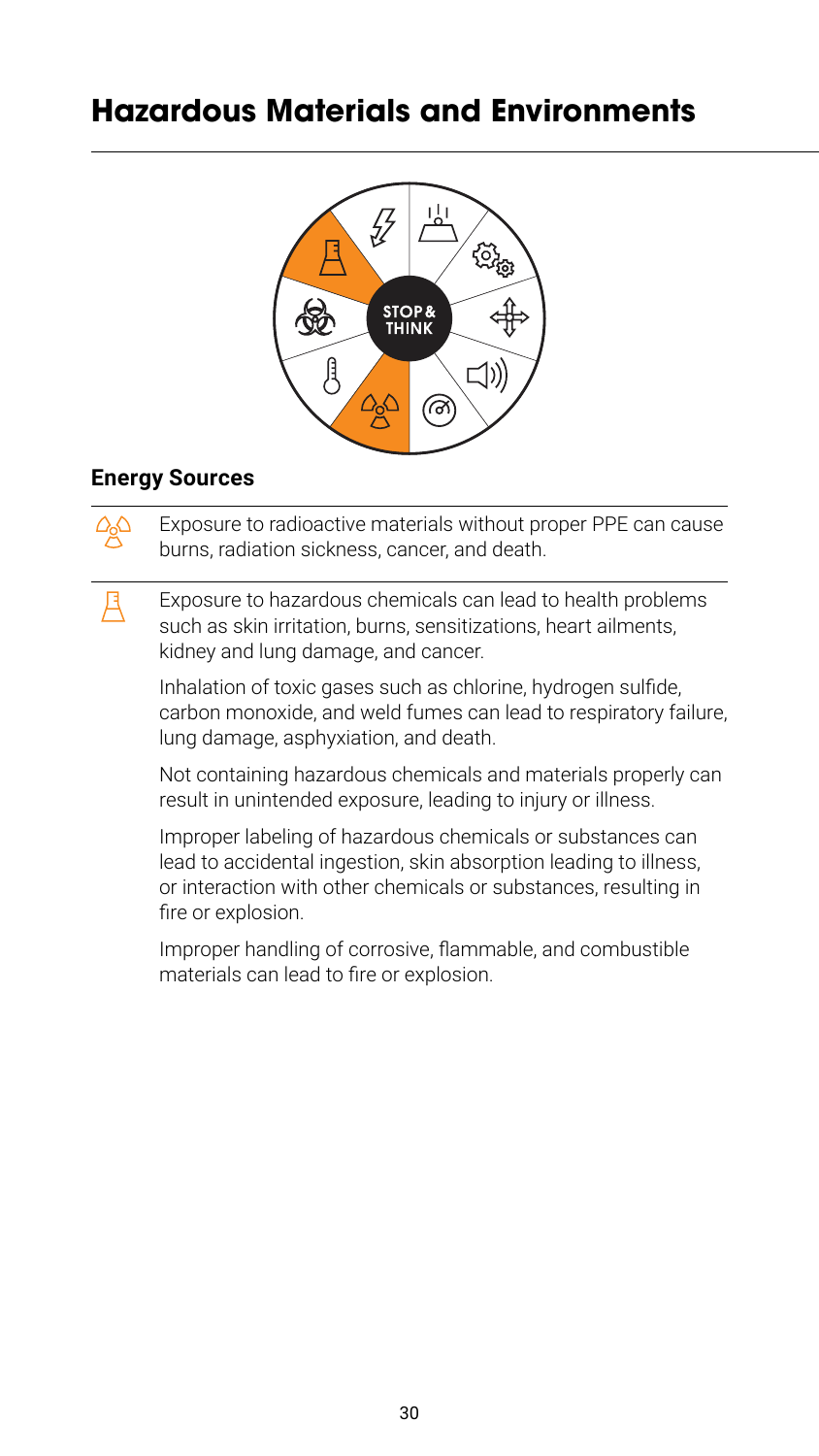

- $\Box$  Where possible, eliminate chemical use, or substitute more hazardous chemicals with safer ones
- $\Box$  Consider engineering controls for all chemical processes
- □ Develop and implement an Emergency Response Plan
- $\Box$  Confirm hazardous materials training for employees who may be exposed
- $\Box$  Properly store, handle, and dispose of hazardous materials
- □ Make Safety Data Sheets (SDS) readily available
- $\Box$  Verify labels on all storage vessels, containers, piping, and tanks. Properly label decanted products
- $\square$  Provide employees with personal protective equipment (PPE) along with instructions on use, care, and limitations
- □ Monitor exposure where indicated

#### **Human Performance Factors**

Lack of proper emergency planning and response can complicate or worsen results of exposure to hazardous chemicals and materials.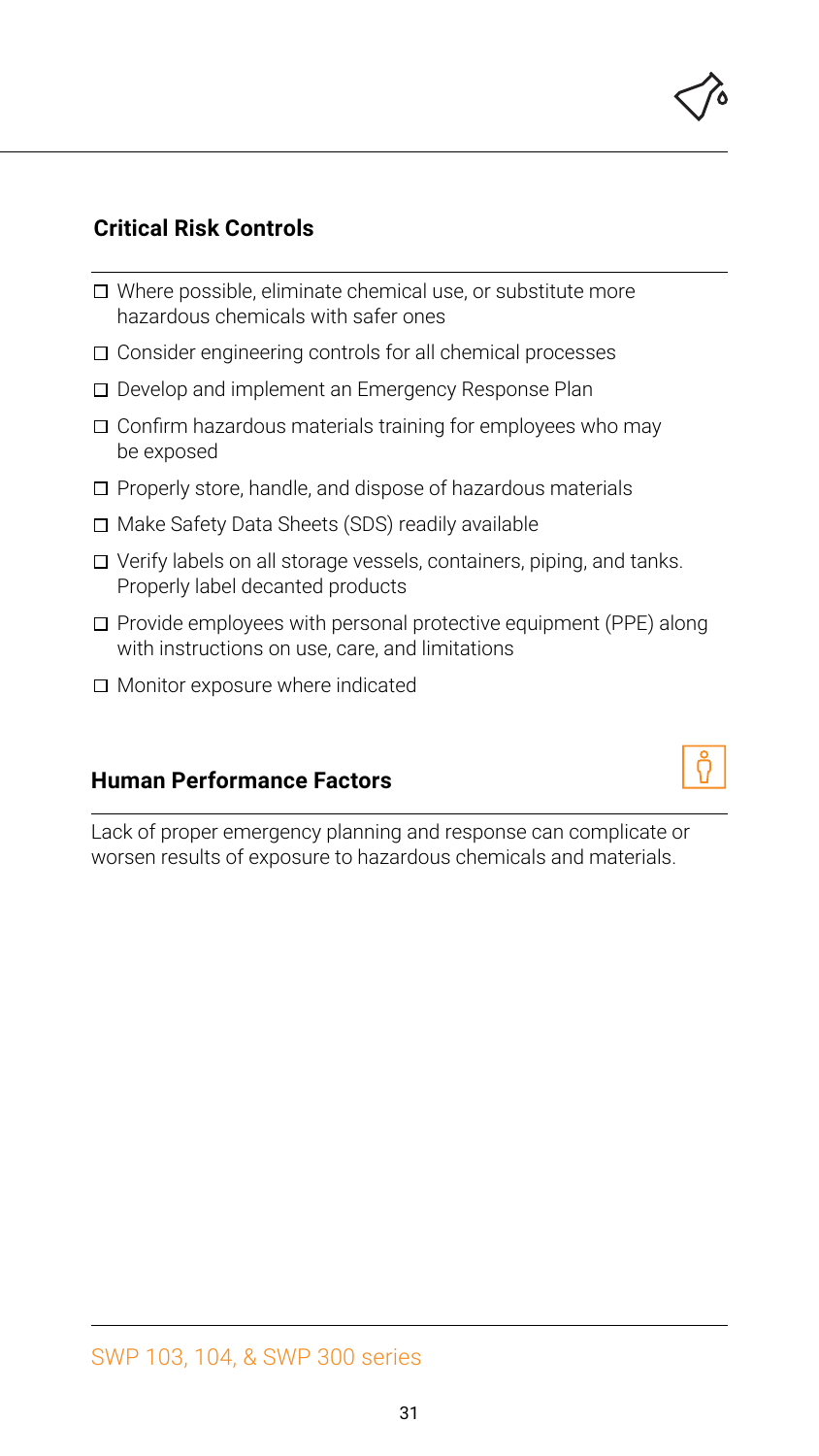## **Control of Hazardous Energy**



#### **Energy Sources**

|    | Items left in a raised or elevated position that are not secured<br>against movement or release (such as a raised bucket on an<br>excavator or a suspended load) can lead to crushing and struck-<br>by injuries. |
|----|-------------------------------------------------------------------------------------------------------------------------------------------------------------------------------------------------------------------|
|    | Energy stored in an item under tension (like a compressed or<br>coiled spring) when unintentionally released may result in an<br>individual being struck or crushed by the object.                                |
| 'അ | Release of stored energy from a pressurized system containing<br>liquid (such as hydraulic fluid) or gas can result in crushing<br>or struck-by injuries.                                                         |
|    | Arc flashes release extreme heat that can vaporize metal<br>in equipment.                                                                                                                                         |
|    | Live electrical systems and energized equipment can cause<br>electrocution, electric shock, and arc-flash burns and impacts.                                                                                      |
|    | Overhead power lines can result in electrocution when<br>contacted, especially by ladders, drill rigs, cranes, excavators,<br>and other tall equipment.                                                           |
|    | Underground utility strike from lack of or improper utility locates<br>(location drawing and information), stacked utility services,<br>cable loops, and faulty detection equipment.                              |
|    | Employees working outdoors can be exposed to lightning during<br>weather events.                                                                                                                                  |
|    | Incorrect wiring or a short in electrical equipment (such as power<br>tools or extension cords) can create an electrocution hazard.                                                                               |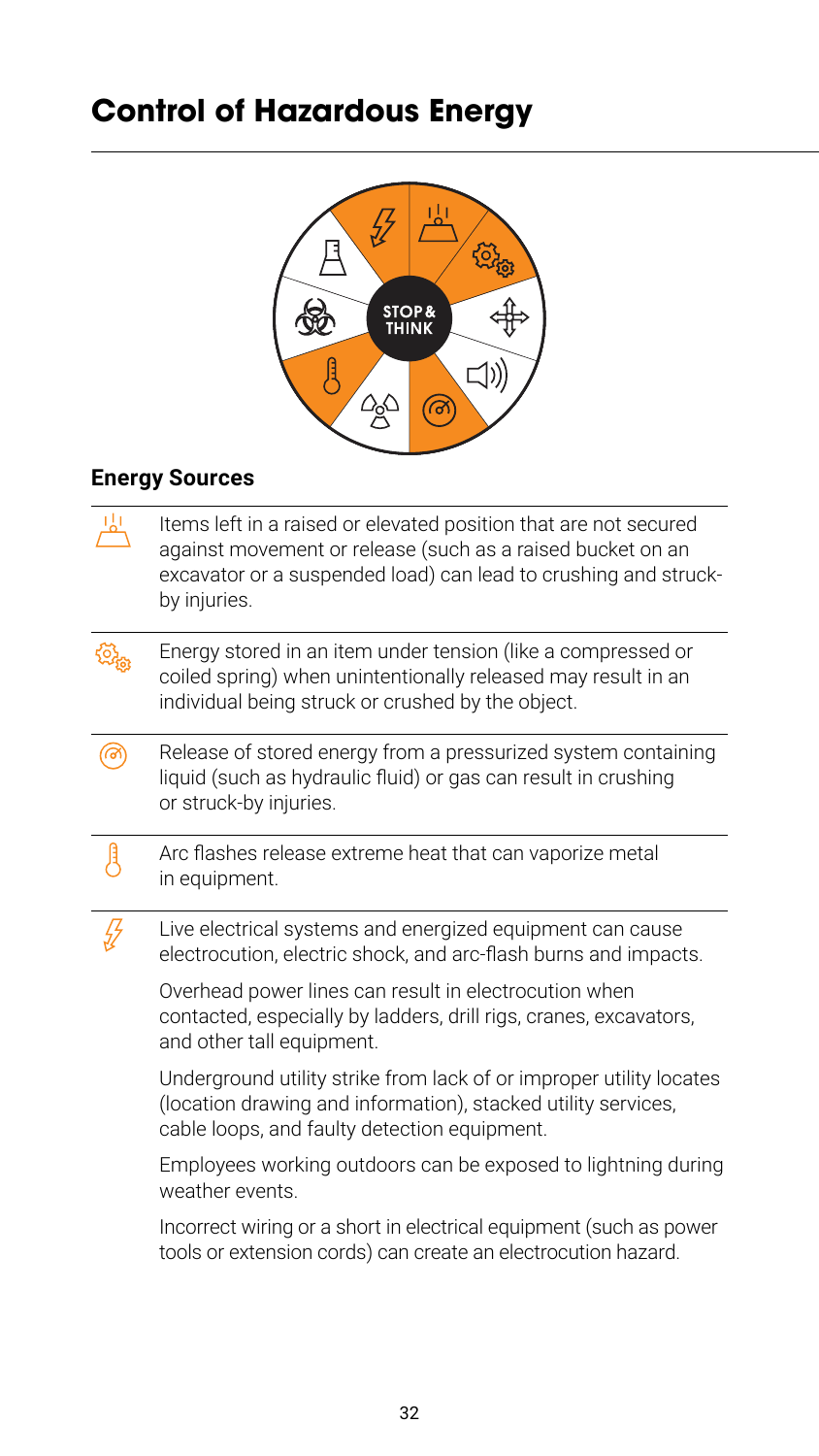

- □ Develop and implement a task-specific procedure, including an approved Lockout/Tagout plan.
- $\Box$  Identify all sources of energy and isolation points.
- $\square$  Lock and tag energy sources. Lock keys are only accessible by those performing the work.
- $\square$  Consider multiple energy source hazards and confirm zero energy state before starting work.
- $\Box$  Where lockout is not possible and a tagout plan is used, additional measures may be required to prevent unintentional operation.
- $\Box$  Identify and label all pinch points where body parts and equipment could be caught during the appropriate risk assessment process.
- $\Box$  Where lockout is not possible and a tagout plan is used, verify guards and barriers are in place and appropriate to the hazard and risk level present.
- $\square$  Do not modify or alter any guards.

#### **Human Performance Factors**



Complacency of workers who routinely need to lock out equipment and fail to do so.

Failure to train staff or assign competent staff.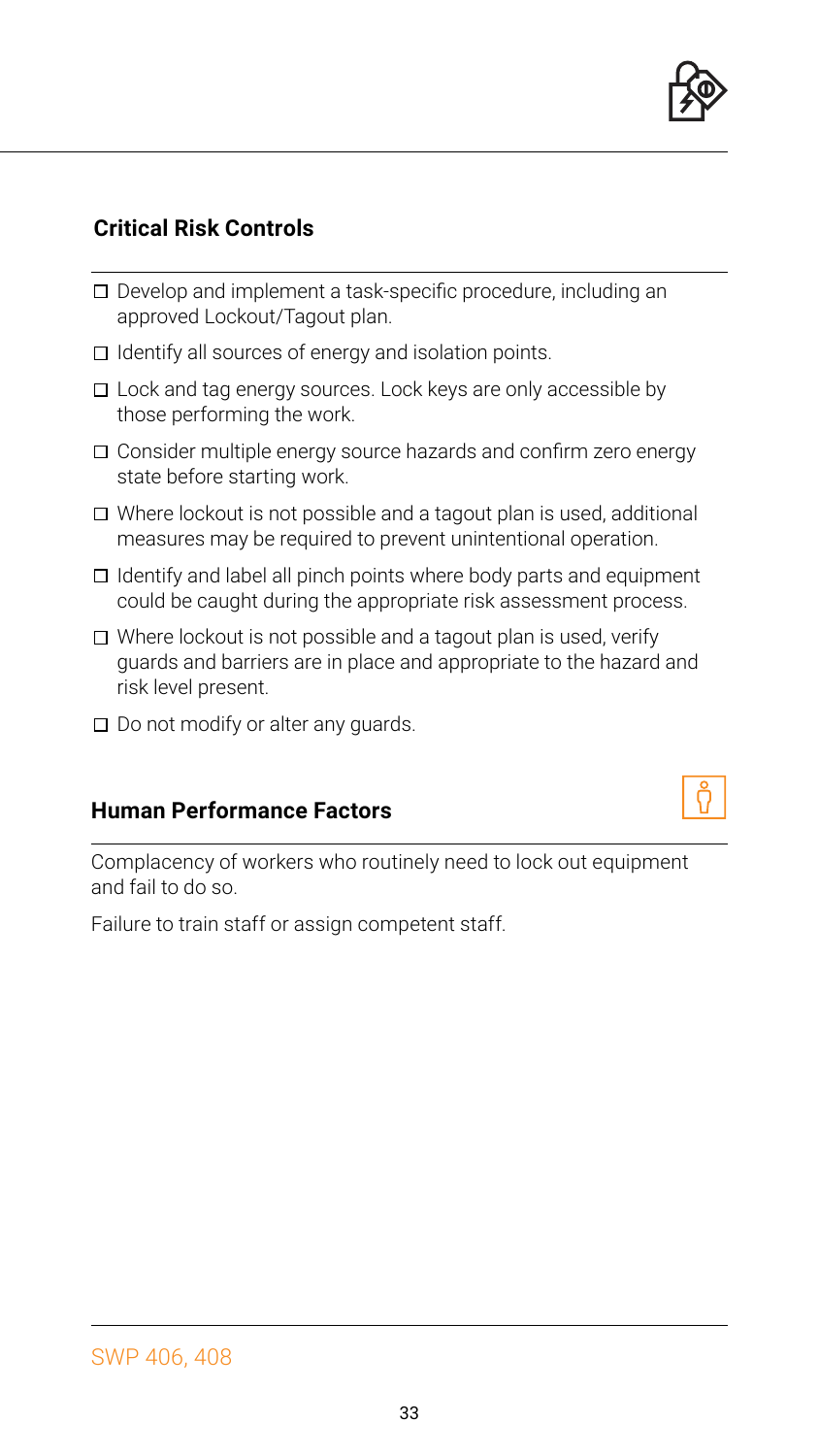## **Hot Work**



#### **Energy Sources**

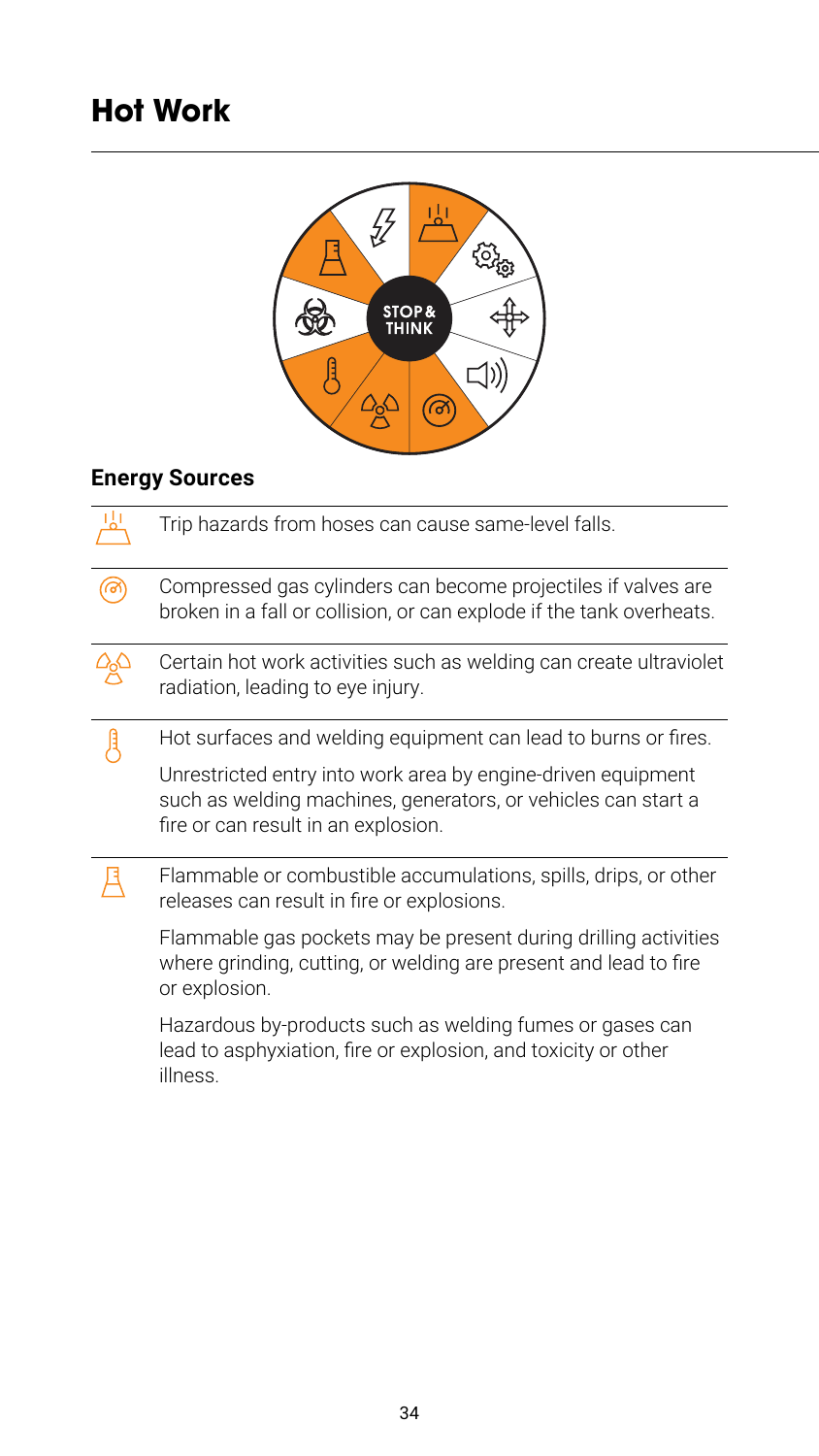- $\Box$  Identify type of hot work, and control flammable or combustible materials in the area
- Assess work by others that may present additional hazards
- □ Obtain a hot work permit
- Review the Emergency Response Plan and verify communications, tools, and control before beginning work
- $\Box$  Monitor the area for safe atmosphere throughout the hot work process
- $\Box$  Assign fire watch during hot work and for at least 30 minutes after all hot work is complete
- $\Box$  Stop work if conditions change

#### **Human Performance Factors**

Improper monitoring by competent fire watch personnel or not having a fire watch attendant on site.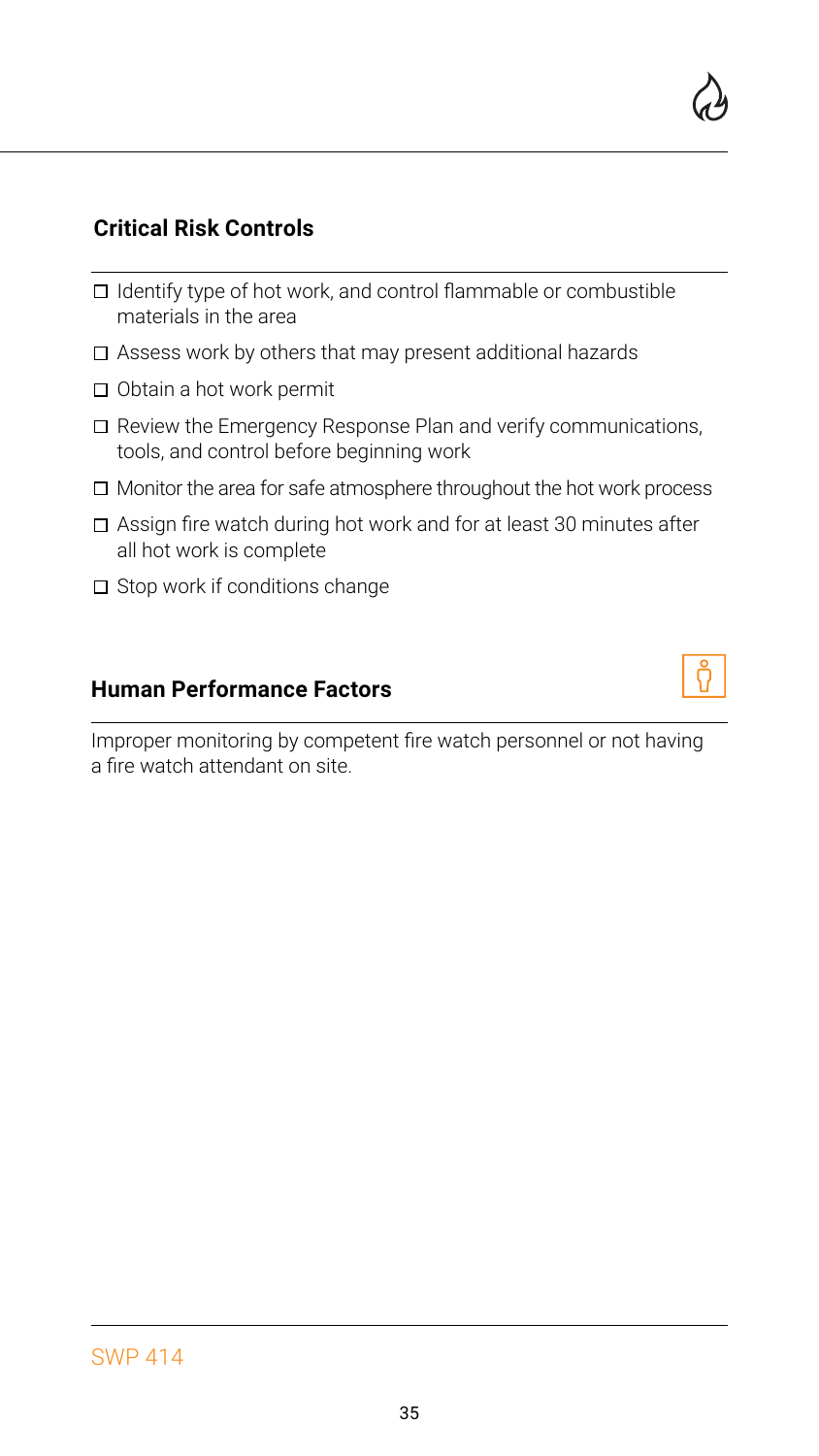## **Confined Spaces**



#### **Energy Sources**

| Slips, trips, or falls due to small entry and egress points; inability<br>to position ladders for safe movement from level to level;<br>slippery surfaces.                                                                                                                                               |
|----------------------------------------------------------------------------------------------------------------------------------------------------------------------------------------------------------------------------------------------------------------------------------------------------------|
| Flowing liquid or free-flowing solids can result in drowning,<br>suffocation, burns, and other injuries.                                                                                                                                                                                                 |
| Climbing into or out of confined spaces can lead to falls, being<br>struck by an object, or injuries from unintended contact with<br>structure walls or surfaces.                                                                                                                                        |
| Noise produced in confined spaces can be amplified up to 10<br>times more than the same source placed outdoors, which can<br>result in hearing damage.                                                                                                                                                   |
| Excessive heat due to the enclosed nature of a confined space<br>can increase the risk of heat stress or heat stroke.                                                                                                                                                                                    |
| Spaces such as sewers may contain dangerous animals,<br>insects, human waste, and other biological materials that can<br>infect workers with a variety of diseases.                                                                                                                                      |
| Hazardous atmospheres-such as flammable or explosive<br>atmospheres, toxic atmospheres, or oxygen-deficient<br>atmospheres-may lead to serious environmental effects, such<br>as fire or explosion, or several health effects, including impaired<br>judgment, unconsciousness, asphyxiation, and death. |
| Defective extension cords, welding cables, or other electrical<br>equipment can result in electric shock or electrocution.                                                                                                                                                                               |
| Failure to use GFCI in wet environment can lead to electrocution.                                                                                                                                                                                                                                        |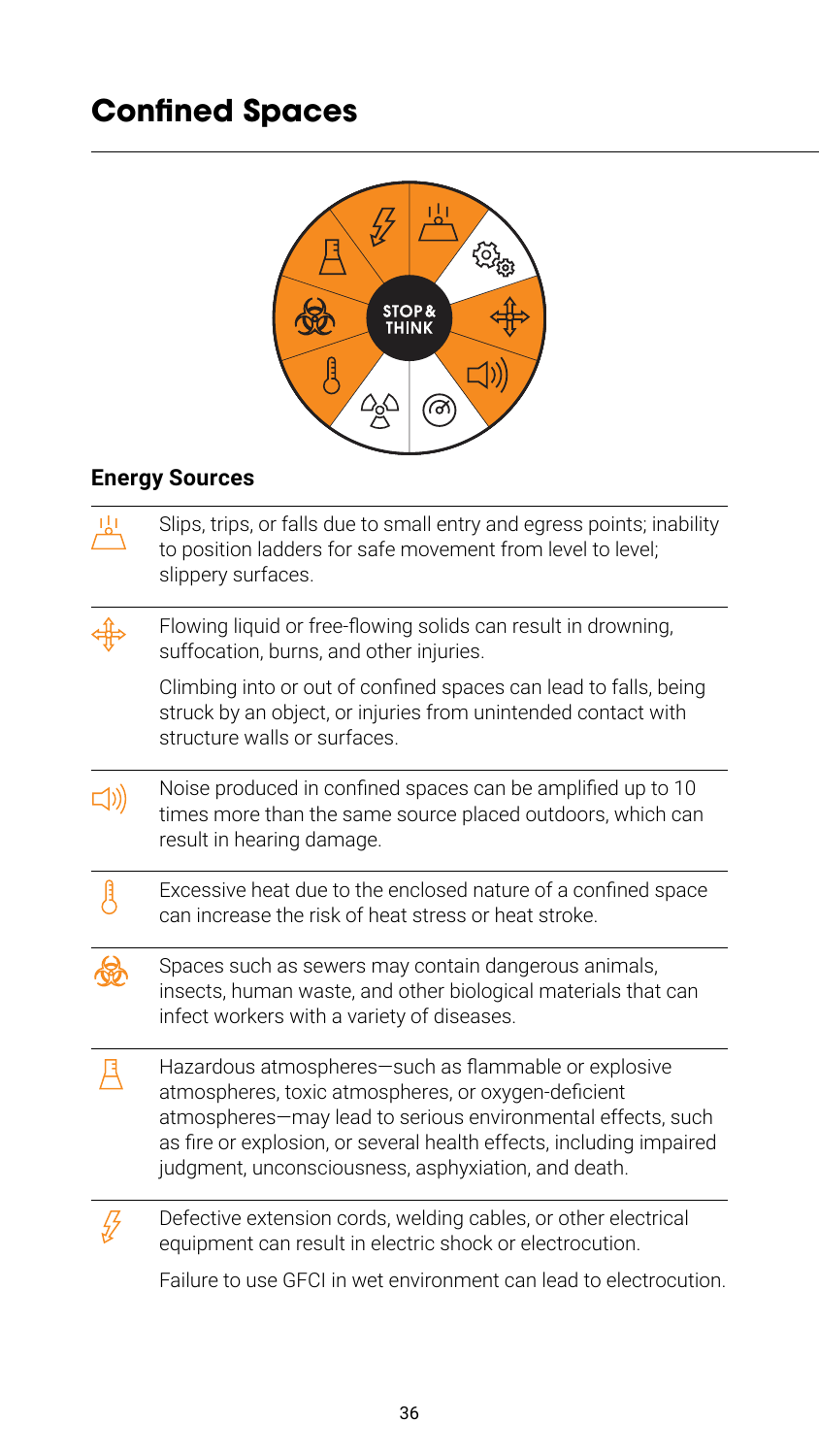37

#### **Critical Risk Controls**

- $\Box$  Identify all hazards associated with the space and whether it meets permit-required criteria.
- $\Box$  Complete a job safety plan and a permit prior to entry.
- $\Box$  Make sure isolations are in place.
- $\Box$  Have an appropriate rescue plan in place, with equipment and trained employees readily available prior to entry.
- $\Box$  Confirm designated employees and contractors have appropriate training to perform confined space entry work.
- $\Box$  Vent and then verify the atmosphere prior to entry.
- $\Box$  Conduct appropriate air quality and meter function testing for hazardous atmospheres throughout any permit-required confined space entry.
- $\Box$  Verify two-way communication is established and tested.
- $\Box$  Restrict access to the space through signage and barricades.
- $\square$  Check access and egress points. Plan for fall protection when access or egress is at an elevated height.

#### **Human Performance Factors**

Lack of knowledge, experience, and skills necessary to properly identify the workspace as a confined space.

Potential hazards not communicated or included in the plan or included in the rescue plan.





**Safe Work Practices:** 411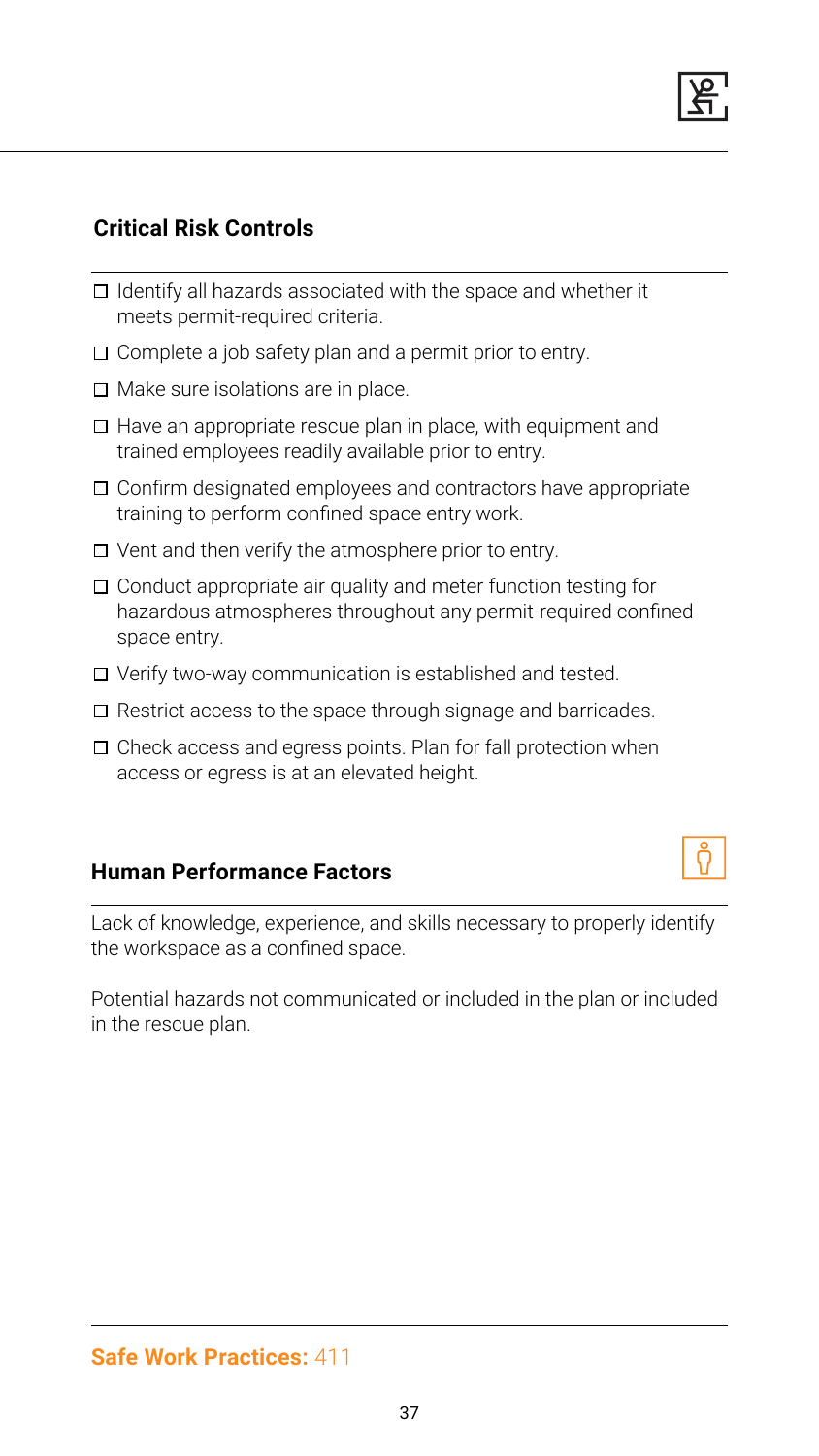## SaferTogether<sup>"</sup>

#### **Keeping Ourselves and Others Safe**



SaferTogether defines our HSSE culture at Stantec. Personal safety and the safety of others is always our first consideration; this mindset impacts the decisions and actions we take at work, at home, and in the community.

Preventing incidents takes discipline and consistency from everyone involved in a work activity. This means performing every task in a healthy and safe manner, every time. From initial planning activities, to daily hazard assessments and control, to post activity reviews—we must constantly monitor the work environment and be ready to respond to new hazards as conditions change.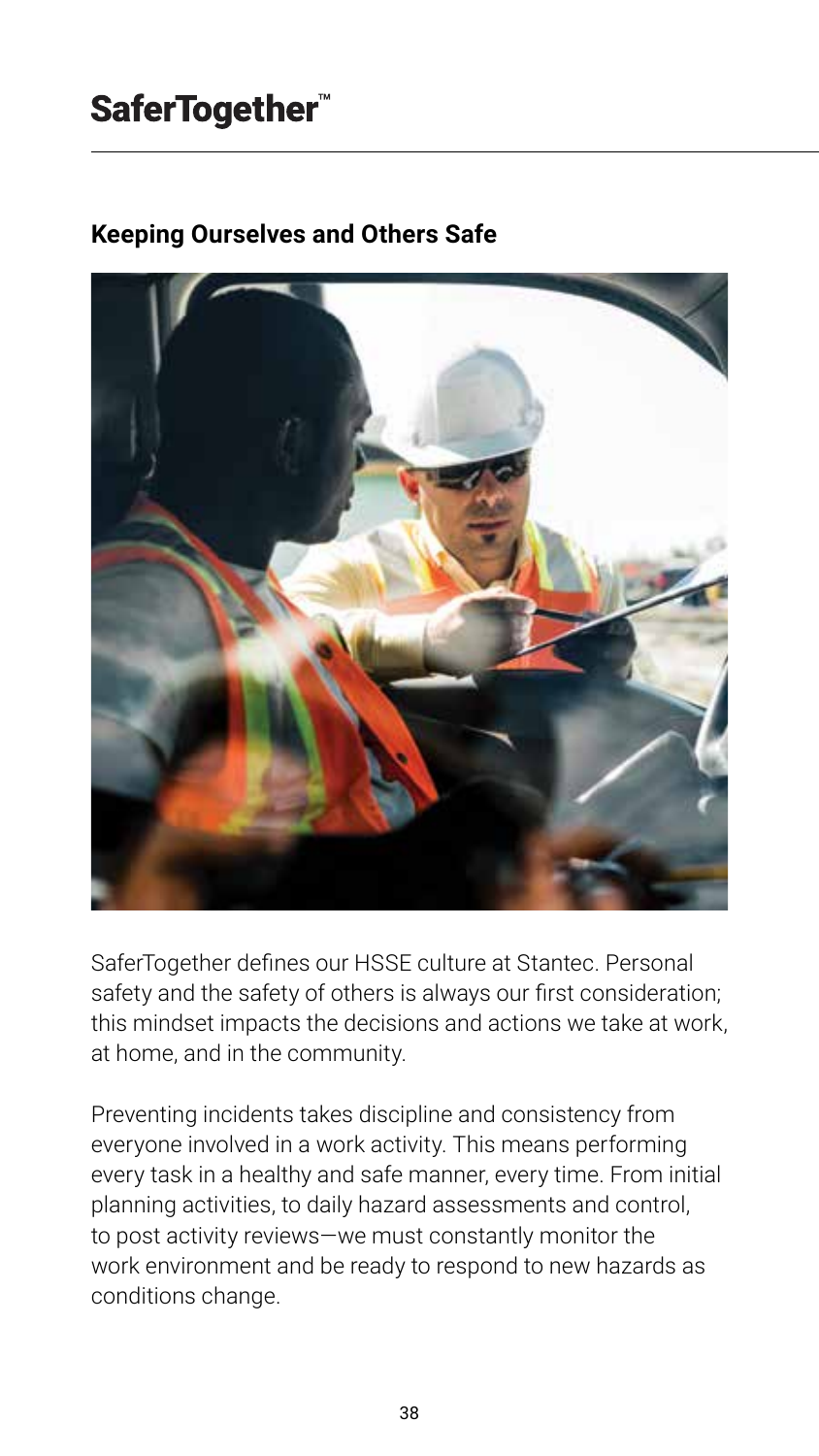#### **HSSE Checkpoints**

Be committed to your safety and the safety of those around you. Before starting any work activity, take note of and implement the following:

 **Hazard Recognition, Assessment, and Control (HRAC)** Plan the work, discuss potential hazards and appropriate controls, confirm the workplan while onsite, and do a lastminute risk assessment.

#### **Training and Competence**

Verify employees are appropriately trained and experienced for their tasks so they can effectively apply their knowledge and skills at the worksite.

#### **Personal Protective Equipment (PPE)**

Select the right PPE for the task and associated hazards, wear it correctly, and care for it appropriately.

#### **Stop Work Authority**

Stop work immediately when you become aware of an unsafe act or condition that could place anyone in danger or when you are not confident in the work plan.

#### **Change Management**

If the planned activity or working conditions change, stop the job, reevaluate the risk and controls, and document the change.

#### **Situational Awareness**

Be aware of your surroundings at all times and remember that working conditions can change at any time. Always take the time to work safely.